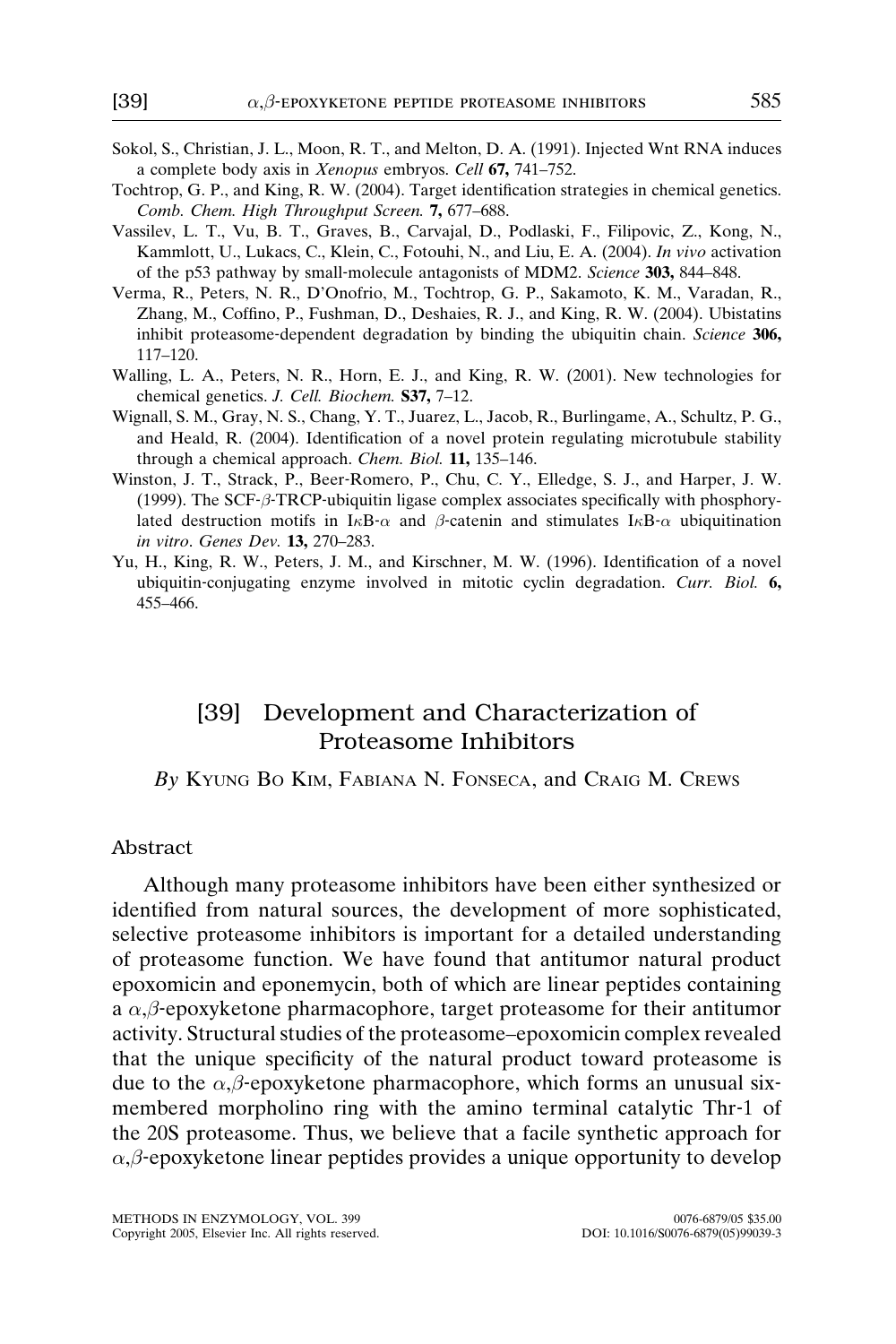proteasome inhibitors with novel activities. In this chapter, we discuss the detailed synthetic procedure of the  $\alpha'$ ,  $\beta'$ -epoxyketone natural product epoxomicin and its derivatives.

## Introduction

Studies into the chemical synthesis of proteasome inhibitors were initiated during the early 1990s after standard serine/cysteine protease inhibitors were shown to inhibit the 20S proteasome ([Figueiredo](#page-22-0)‐Pereira et al[., 1994; Orlowski, 1990](#page-22-0)). Early synthetic efforts were largely focused on the modification of the amino acid sequence of the serine/cysteine protease inhibitors. For example, MG115 and MG132, which were developed by [Rock and colleagues \(1994\)](#page-24-0) and have been widely used in proteasome biology, are tripeptide aldehydes that share similar peptide backbones and aldehyde pharmacophores with known protease inhibitors such as calpain inhibitor 1 (Fig. 1). Other known peptide-based protease inhibitors possessing different pharmacophores such as vinylketones [\(Bogyo](#page-22-0) et al., [1997, 1998\)](#page-22-0) and boronates ([Adams, 2002; Adams](#page-22-0) et al., 1998; Iqbal et al., [1996\)](#page-22-0) have also been developed as proteasome inhibitors (Fig. 1). The major advantage of these peptide backbone–based proteasome inhibitors is their ease of preparation and derivatization, potentially providing an easy access for the development of proteasome inhibitors with novel activities. Although these peptide inhibitors, in general, are cell‐permeable potent inhibitors of the 20S proteasome and are still widely used in the study of the role of proteasome in many cellular processes, the crossreactivity with other proteases remains a major concern for their use as



FIG. 1. Proteasome inhibitors derived from other known peptide‐based protease inhibitors possessing common pharmacophores.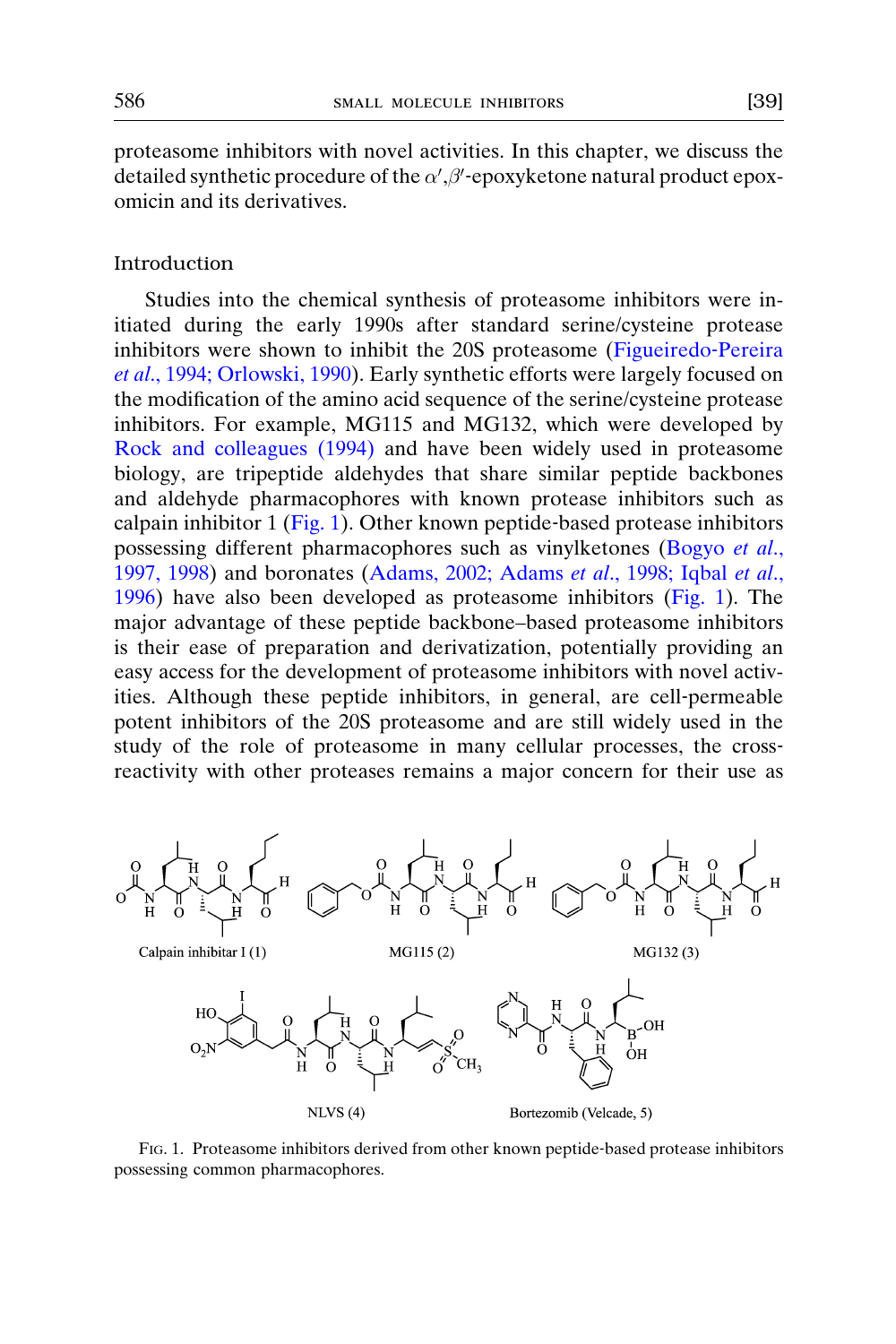molecular probes in dissecting complex signaling pathways [\(Kim and](#page-23-0) [Crews, 2003; Kisselev and Goldberg, 2001; Myung](#page-23-0) et al., 2001a).

In addition to synthetic approaches, natural products have also provided both peptide and nonpeptide proteasome inhibitors [\(Kim and](#page-23-0) [Crews, 2003\)](#page-23-0). Examples include epoxomicin ([Hanada](#page-22-0) et al., 1992), epone-mycin ([Sugawara](#page-24-0) et al., 1990), lactacystin [\(Fenteany](#page-22-0) et al., 1995), TMC-95s ([Koguchi](#page-23-0) et al., 2000a), phepropeptins [\(Sekizawa](#page-24-0) et al., 2001), and epigallocatechin‐3‐gallate (ECGC) (Nam et al[., 2001](#page-23-0)). Among these, epoxomicin and eponemycin are members of a growing family of  $\alpha', \beta'$ -epoxyketone natural products having a linear peptide structure (Fig. 2) ([Koguchi](#page-23-0) et al., [1999, 2000b,c; Sugawara](#page-23-0) et al., 1990; Tsuchiya et al., 1997). We reported the first total synthesis of epoxomicin (Sin et al[., 1999](#page-24-0)), isolated from an unidentified actinomycete strain No.Q996–17, and showed that epoxomicin potently inhibits the 20S proteasome (Meng et al[., 1999b](#page-23-0)) using an affinity



FIG. 2.  $\alpha', \beta'$ -Epoxyketone-containing proteasome inhibitors from natural sources.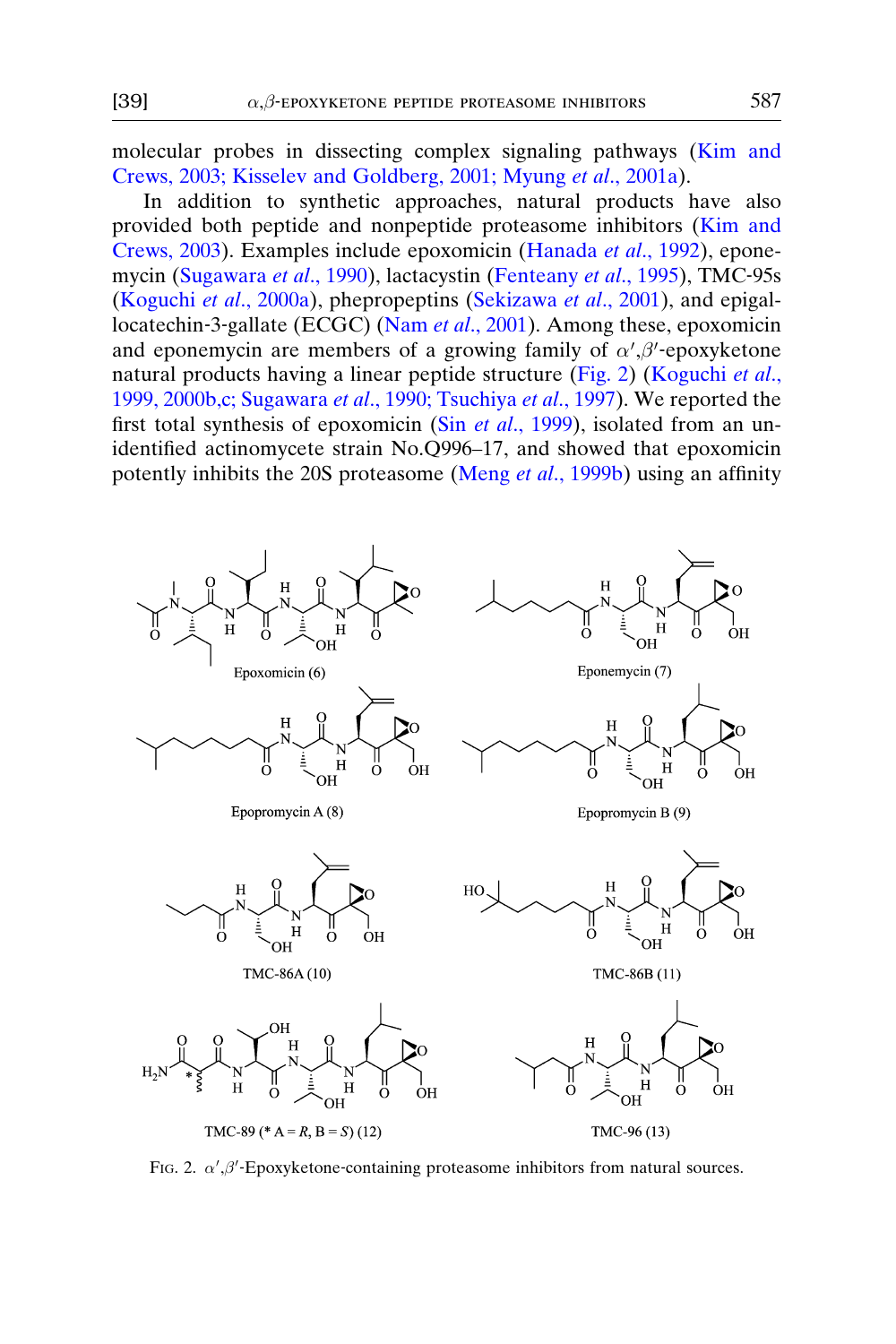

Morpholino adduct

FIG. 3. The mechanism of proteasome inhibition by epoxomicin is proposed on the basis of the x‐ray structure of yeast 20S proteasome–epoxomicin complex. It is postulated that the unique specificity of epoxomicin is due to the formation of an unusual six-membered morpholino ring between Thr-1 of the catalytic subunit of 20S proteasome and the  $\alpha'$ ,  $\beta'$ epoxyketone pharmacophore of epoxomicin.

reagent–labeled epoxomicin (Meng et al[., 1999a; Sin](#page-23-0) et al., 1998). Interestingly, antitumor natural products epoxomicin and eponemycin are shown to be specific for the proteasome despite their common peptide backbone that resembles structures of known serine/cysteine protease inhibitors ([Meng](#page-23-0) et al[., 1999b; Sin](#page-23-0) et al., 1999). Structural studies of the yeast 20S proteasome complexed with epoxomicin revealed that the unique specificity of epoxomicin is due to the formation of an unusual six‐membered morpholino ring between the amino terminal catalytic Thr‐1 of the 20S proteasome and the  $\alpha'$ ,  $\beta'$ -epoxyketone pharmacophore of epoxomicin (Fig. 3) ([Groll](#page-22-0) et al., [2000\)](#page-22-0). The facile synthetic strategy of  $\alpha', \beta'$ -epoxyketone linear peptides developed through the total synthesis of epoxomicin and the unique specificity of its  $\alpha', \beta'$ -epoxyketone pharmacophore for proteasome have prompted the development of proteasome inhibitors possessing higher potency or novel inhibitory specificities, such as YU101 [\(Elofsson](#page-22-0) et al., [1999\)](#page-22-0) and YU102 (Myung et al[., 2001b\)](#page-23-0) ([Fig. 4](#page-4-0)), respectively.

In this chapter, we discuss the synthesis and characterization of this important class of proteasome inhibitors, focusing on the  $\alpha', \beta'$ -epoxyketone natural product epoxomicin and its derivatives. It should be noted that the synthetic strategy of epoxomicin described in this chapter can be applied easily to the development of proteasome inhibitors with novel activities.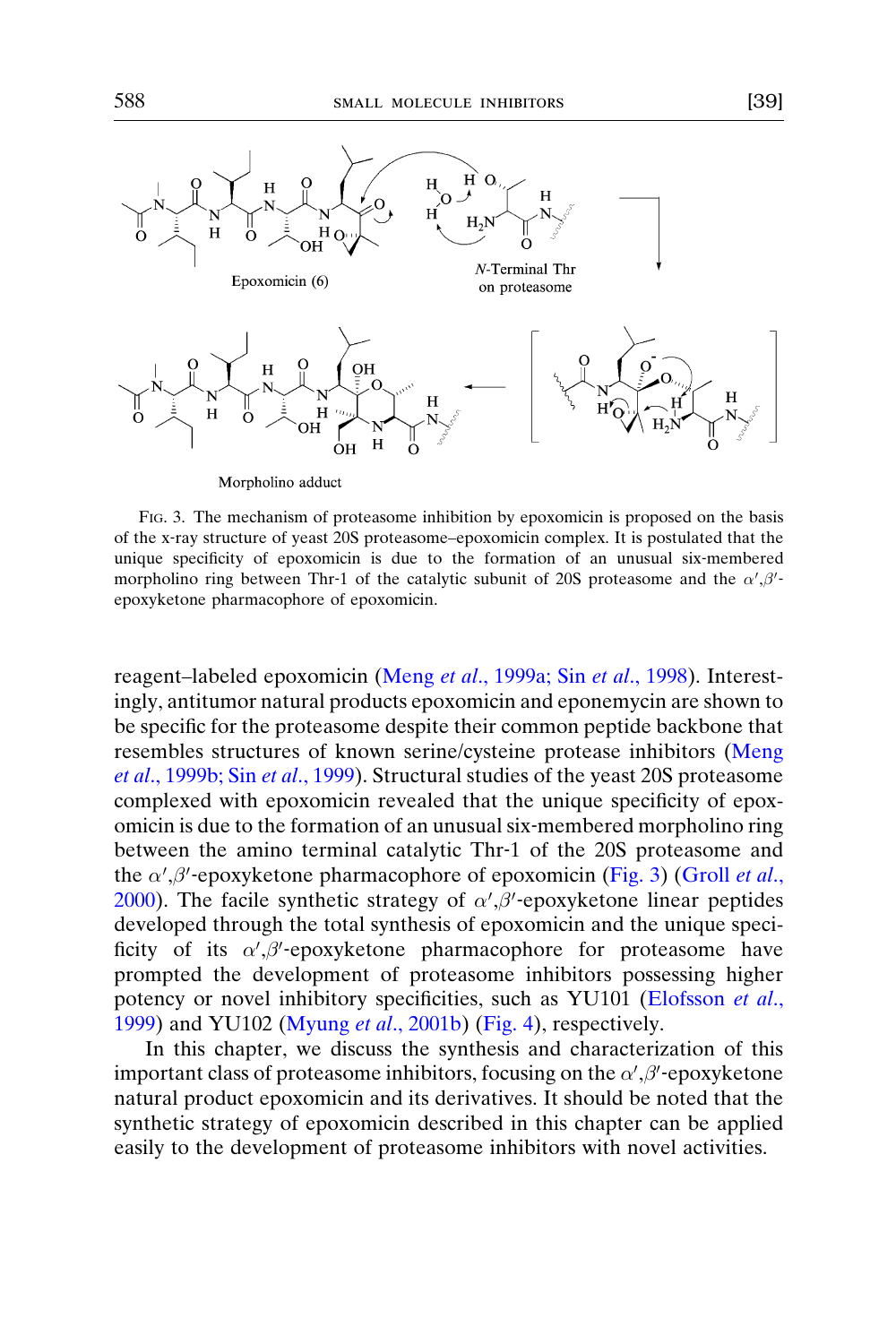<span id="page-4-0"></span>

FIG. 4. Synthetic  $\alpha'$ ,  $\beta'$ -epoxyketone proteasome inhibitors designed to target a certain proteasomal proteolytic activity/subunit with a high degree of specificity. YU101 is a chymotrypsin‐like activity (CT‐L)‐selective inhibitor, whereas YU102 is shown to be specific for caspase‐like activity.

# Synthesis Strategy of  $\alpha', \beta'$ -Epoxyketone Peptide Inhibitors:

Total Synthesis of Epoxomicin

## General

There are two main strategies for the chemical synthesis of linear peptides [\(Fields, 1997; Lloyd](#page-22-0)-Williams et al., 1997). First, chain elongation in linear synthesis is carried out by repetitive  $N^{\alpha}$ -amino group deprotection and protected amino acid coupling steps. Alternately, convergent synthesis involves the synthesis and coupling of protected peptide segments. Both strategies can be carried out in solution or on a solid support, although solution and solid‐phase methods can coexist in convergent synthesis. For the synthesis of epoxomicin, chain elongation on solid support may be a challenging task because of the C-terminus epoxyketone pharmacophore, which lacks a handle for resin attachment. Solution phase chain elongation was also ruled out because of the possibility of decomposition of epoxyketone group during repetitive coupling and deprotection reactions. On the basis of these considerations, a convergent approach was chosen for the total synthesis of epoxomicin ([Fig. 5](#page-5-0)).

The convergent approach in the synthesis of epoxomicin involves: (1) solution‐phase synthesis of the right‐hand fragment, (2) solution or solid-phase synthesis of left-hand fragment, (3) solution-phase assembly of complete peptide backbone of epoxomicin, and (4) purification and characterization of the coupled product. After the final coupling, HPLC purification is carried out to separate epoxomicin from the stereoisomeric counterpart generated during the final coupling reaction. Finally, the enzymatic inhibitory activity of epoxomicin was measured using purified bovine proteasome.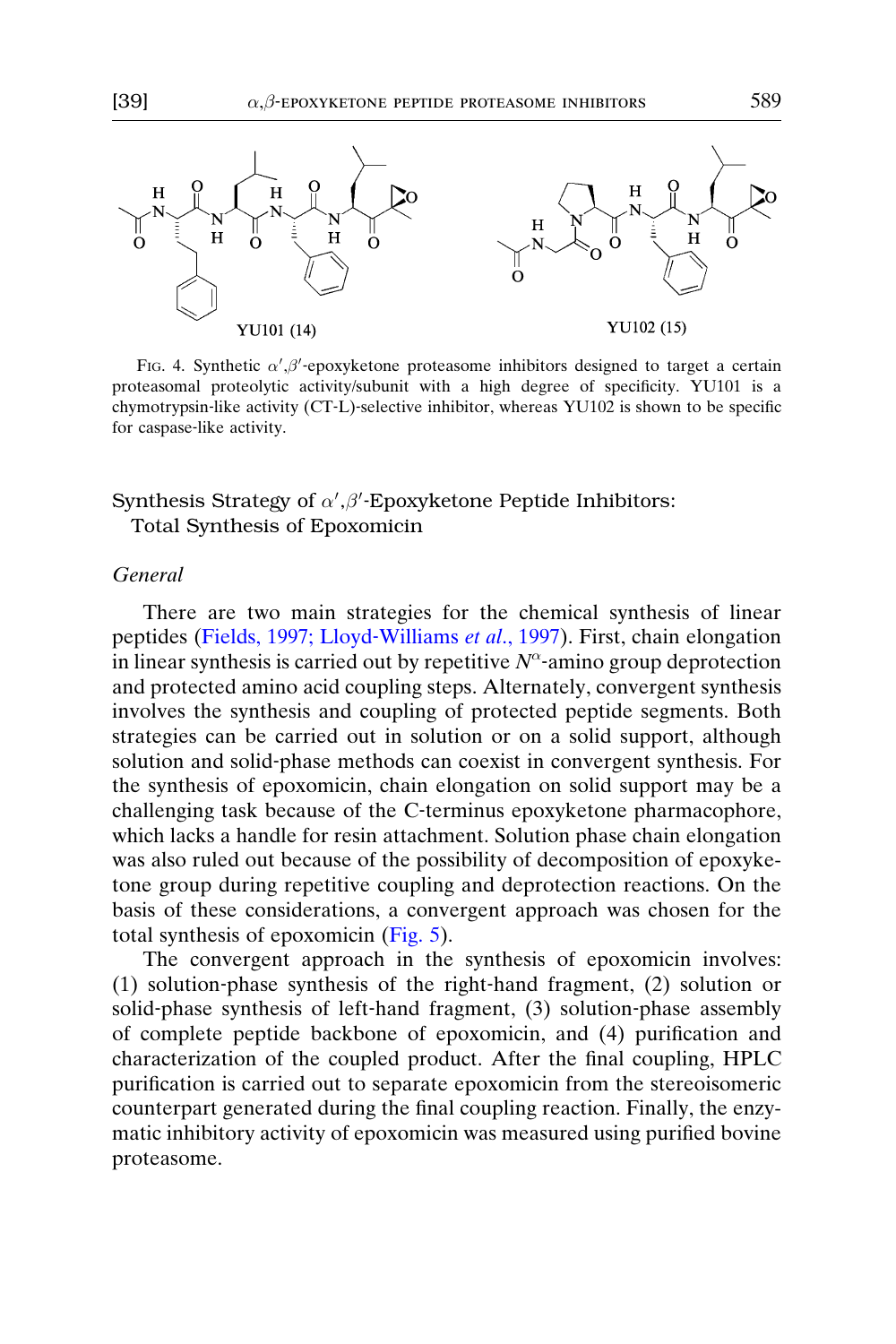<span id="page-5-0"></span>

18 19 20 21 FIG. 5. A convergent approach for the total synthesis of epoxomicin.

HC

## Synthesis of the Right‐Hand Fragment of Epoxomicin

 $\overline{O}$ 

There are two alternative approaches to introduce an epoxy group in the course of synthesis of epoxomicin. First, the epoxidation reaction can be performed after complete assembly of the peptide backbone of epoxomicin, and the resulting desired product is purified from the mixture of epoxomicin and epi-epoxomicin by HPLC ([Schmidt and Schmidt, 1994\)](#page-24-0) ([Fig. 6A\)](#page-6-0). The second approach relies on the preparation and isolation of stereochemically defined  $\alpha', \beta'$ -epoxyketone leucine [\(Bennacer](#page-22-0) et al., 2003; [Dobler, 2001; Hoshi](#page-22-0) et al., 1993; Iwabuchi et al., 2001; Sin et al., 1998), which is then coupled to the tripeptide left-hand fragment to yield the complete backbone of epoxomicin [\(Fig. 6B\)](#page-6-0). Because the  $\alpha', \beta'$ -epoxyketone leucine having the same configuration as that of epoxomicin can be

о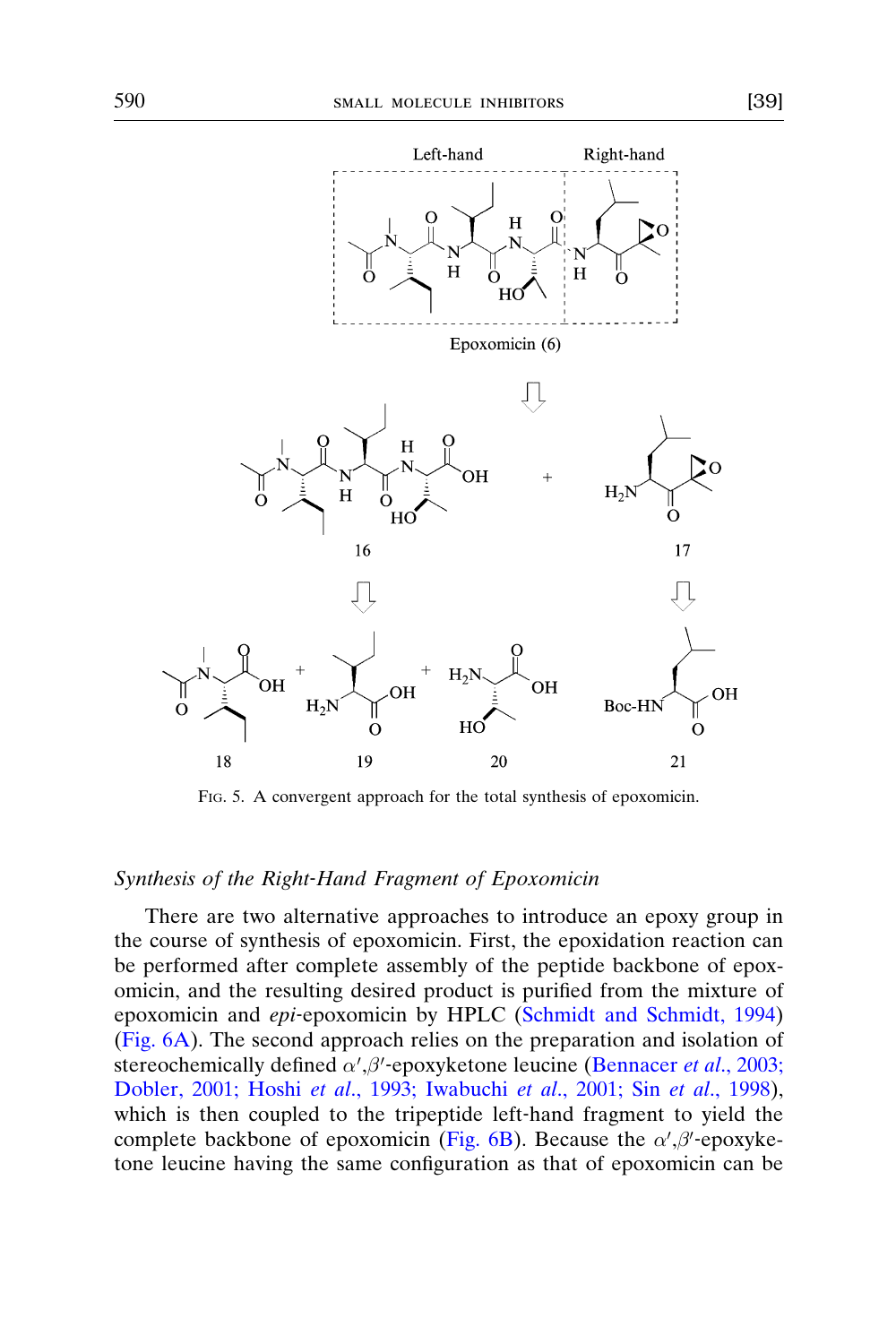<span id="page-6-0"></span>

FIG. 6. Two potential strategies for the introduction of a  $\alpha', \beta'$ -epoxyketone group.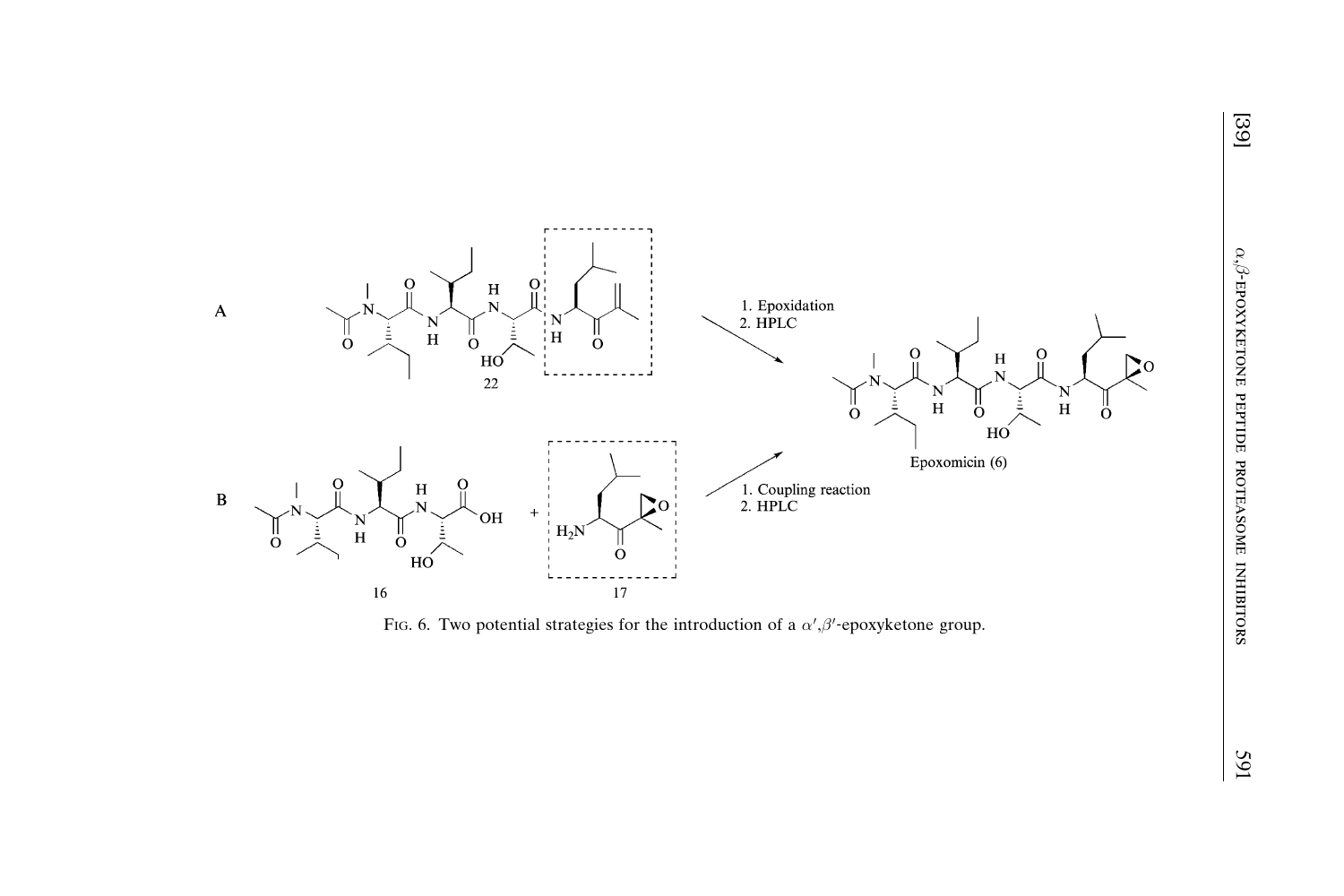easily chromatographically purified from its stereoisomeric counterpart, the second approach was initially chosen to prepare the right‐hand fragment of epoxomicin (Fig. 7).

As the first step of the right-hand fragment synthesis,  $\alpha$ -tert-butyloxycarbonyl (Boc)-leucine (Boc-Leu-OH) was coupled to N-methoxy-Nmethylamine with  $O$ -benzotriazo-1-yl-N,N,N', N'-tetramethyluronium hexafluorophosphate (HBTU) and 1‐hydroxybenzotriazole (HOBt) to yield the Boc‐leucine Weinreb amide 23. Readily preparable Weinreb amides (N‐methoxy‐N‐methylamides) [\(Nahm and Weinreb, 1981](#page-23-0)) are known to couple in good yields with Grignard and organolithium reagents to produce ketones, and to be reduced with hydrides to afford aldehydes. Fluoren-9‐ylmethoxycarbonyl‐leucine (Fmoc‐Leu‐OH), however, cannot be used, because the Fmoc group is unstable under Grignard or organolithium reaction conditions, which are used to introduce the  $\alpha', \beta'$ -unsaturated ketone 24 in the following step.

Reaction of  $\alpha$ -Boc-leucine-Weinreb amide 23 with commercially available propen‐2‐yl magnesium bromide (Grignard reagent) led to the formation of  $\alpha$ -Boc-amino- $\alpha', \beta'$ -unsaturated ketone 24 without racemization at low temperature  $(-78^{\circ}$  to room temperature) in tetrahydrofuran (THF). The nucleophilic addition proceeds through stable metal-chelate intermediates that block over-addition. The resulting  $\alpha$ -Boc-amino- $\alpha', \beta'$ -unsaturated ketone 24 was readily purified by flash column chromatography using hexanes-ethyl acetate system (10:1, v/v) as eluant. Subsequent epoxidation of  $\alpha$ -Boc-leucine- $\alpha', \beta'$ -unsaturated ketone with alkaline hydrogen peroxide ([Schmidt and Schmidt, 1994](#page-24-0)) in methanol yielded a mixture of epoxide stereoisomers; the ratio of  $2-(R)$ -epoxide 25a to  $2-(S)$ -epoxide 25b was 1.7. The two isomers of leucine epoxyketone were readily separated by



FIG. 7. Synthesis of the right-hand fragment (leucine epoxyketone).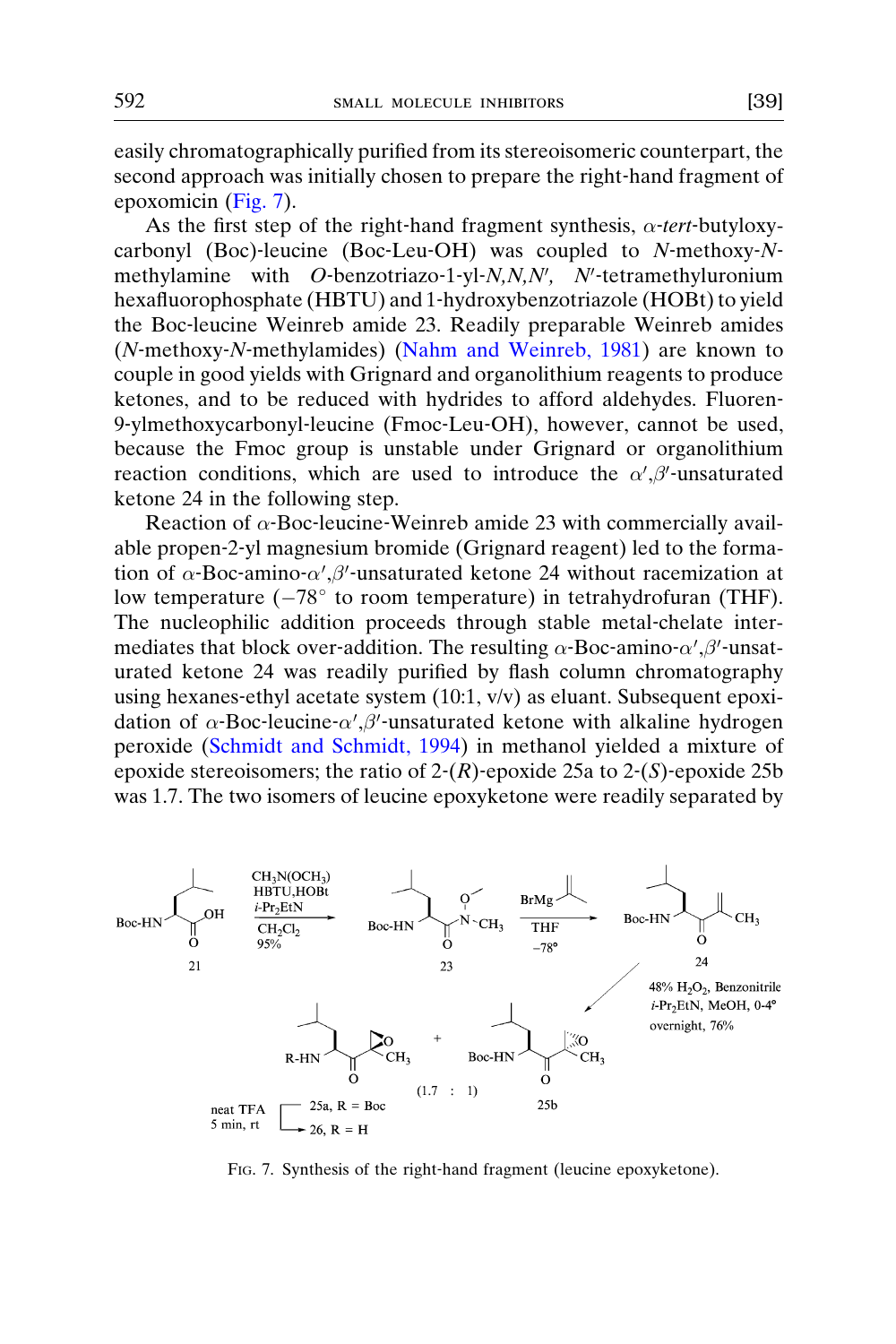flash column chromatography using hexanes-ethyl acetate (5:1, v/v) system. The isomer  $(2-(R)$ -epoxide) 25a, which migrates faster than the 2-(S)epoxide 25b in thin-layer chromatography (TLC, hexanes-ethyl acetate  $=$ 5:1, v/v), was found to have the same configuration as that of epoxomicin (Sin et al[., 1999](#page-24-0)). Finally, the Boc group of Boc-Leu- $\alpha'$ , $\beta'$ -epoxyketone 25a was deprotected by brief treatment  $(\sim 5 \text{ min})$  with neat trifluoroacetic acid (TFA) without concomitant opening of the epoxide ring. Excess TFA was removed under high vacuum. The resulting TFA salt of leucine- $\alpha', \beta'$ epoxyketone was used without further purification for the final coupling reaction with the left‐hand fragment.

## Synthesis of the Left‐Hand Fragment

The tripeptide left-hand fragment of epoxomicin can be readily prepared either in solution or on a solid support (Sin et al[., 1999](#page-24-0)). Given that peptide synthesis on a solid support has been a subject of many extensive reviews ([Fields, 1997](#page-22-0)), in this chapter we discuss only the solution‐phase synthesis.

In the first step ([Fig. 8](#page-9-0)), Fmoc‐isoleucine‐OH was coupled to threonine benzylester 27 with HBTU and HOBt. Although there are many coupling reagents that may be used for peptide bond formation, HBTU/HOBt coupling system was found to be very effective for reducing loss of configuration at the carboxylic acid residue in this coupling reaction. The resulting dipeptide 28 was purified by flash column chromatography using hexanes‐ethyl acetate system  $(1:1, v/v)$  as eluant. The solubility of the dipeptide 28 was so poor that it was readily precipitated during flash column chromatography, requiring a large volume of elution solvent to redissolve and collect the dipeptide. The protection of threonine hydroxyl group of the dipeptide 28 was then accomplished with tert-butyldiphenylsilylchloride (TBDPSCl) in methylene chloride  $(CH_2Cl_2)$  at room temperature. The same TBDPSClprotection reaction, however, was less effective in tetrahydrofuran (THF). The advantages of using TBDPS protecting group compared with other commonly used protecting groups such as *tert*-butyldimethylsilyl (TBDMS) and trimethylsilyl (TMSCl) are: (1) enhanced solubility of TBDPS protected peptides in organic solvents facilitating the following solution‐phase reactions and purification process; (2) better stability under acid and base conditions; (3) easy UV detection provided by the two phenyl rings of TBDPS group, thus aiding the HPLC purification of completely assembled TBDPS protected epoxomicin from the stereoisomeric counterpart generated during the final coupling of the left‐ and right‐hand fragments.

The Fmoc group of TBDPS‐protected dipeptide 29 was deprotected using standard protocol (20% piperidine in dimethylformamide, v/v)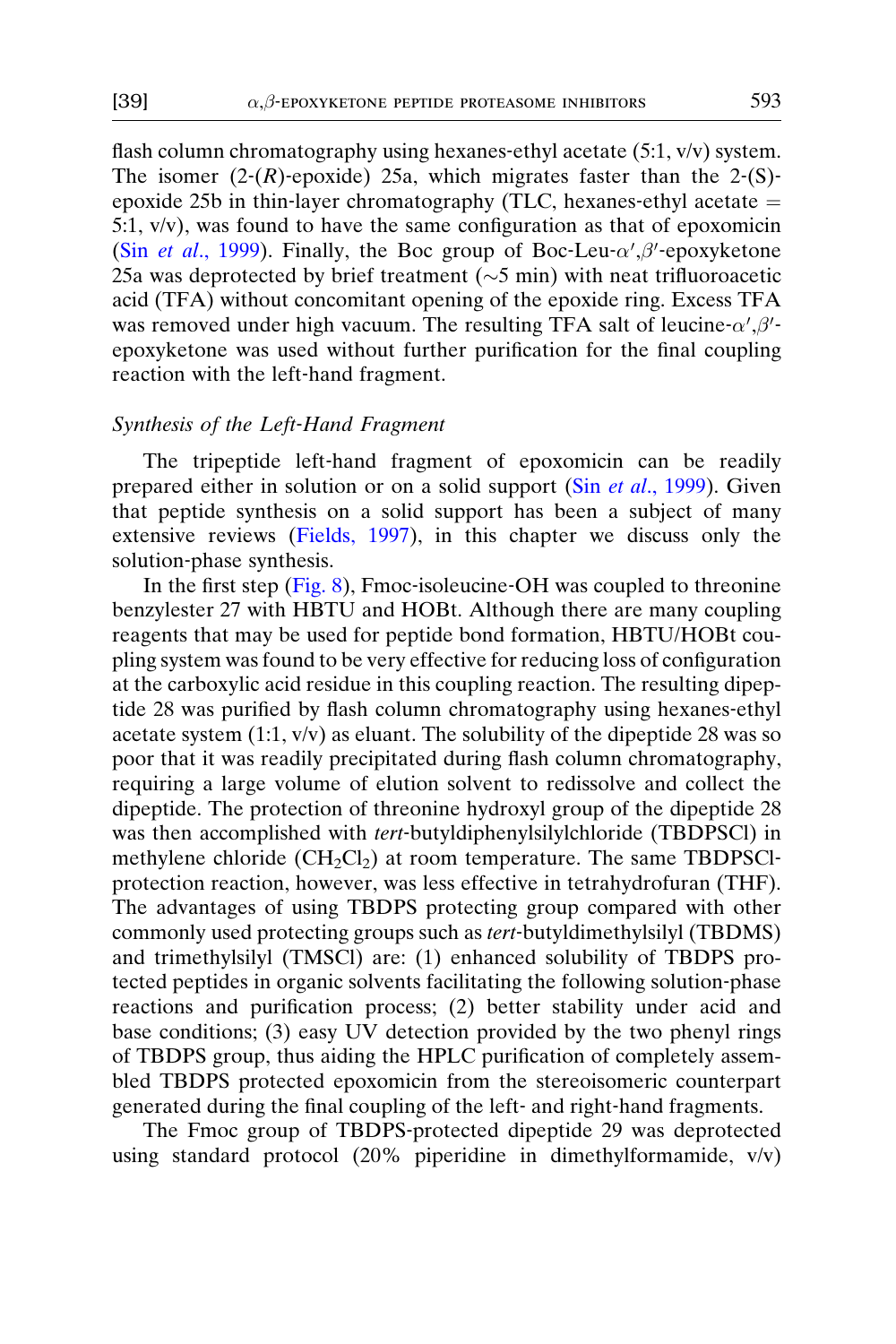<span id="page-9-0"></span>

FIG. 8. Preparation of the tripeptide left-hand fragment.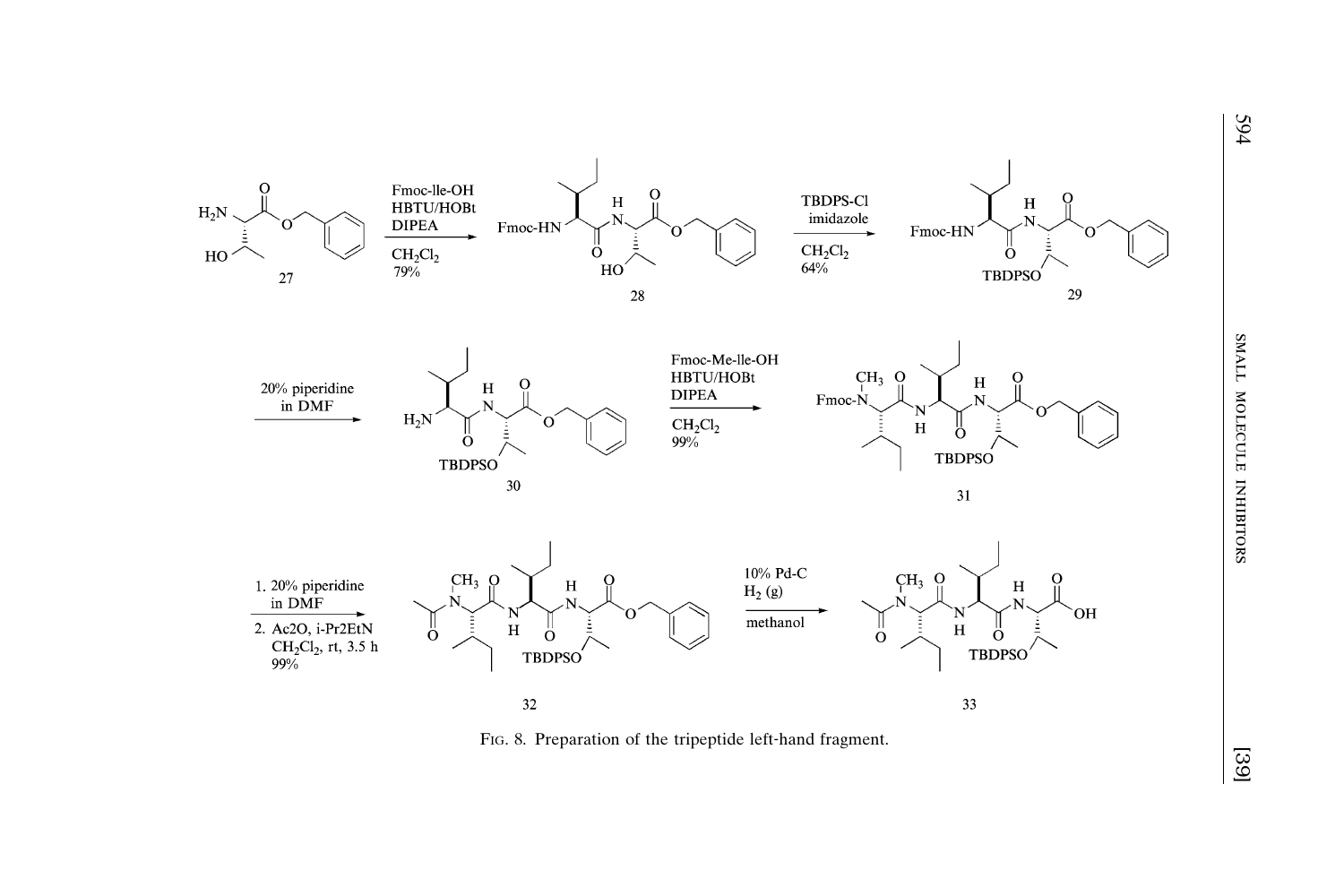([Fig. 8\)](#page-9-0). The resulting Fmoc‐deprotected dipeptide 30 was purified by flash column chromatography. In this type of Fmoc deprotection reaction, only one fourth or one fifth of the normal quantity of dried silica  $(SiO<sub>2</sub>)$  that is used for routine column chromatography was packed for the purification of the Fmoc‐deprotected product. Specifically, after directly loading the Fmoc-deprotected crude product into the silica gel column, fast-migrating Fmoc-adducts, which are shown as bright fluorescent spots under UV, were eluted away using a solvent system (hexanes‐ethyl acetate, 1:1, v/v); under this elution condition, the Fmoc‐deprotected product 30 was retained in the silica gel column. The retained deprotected dipeptide 30 was then eluted and collected using a different solvent system  $\overline{\text{CH}_2\text{Cl}_2\text{-MeOH}}$ , 9:1, v/v).

Next, Fmoc-N-methyl-isoleucine was coupled to the deprotected dipeptide 30 with HBTU/HOBt to yield the tripeptide 31, which was easily purified by flash column chromatography (hexanes‐ethyl acetate, 1:1, v/v). After the Fmoc-protected tripeptide 31 was treated with 20% piperidine in DMF (v/v) for 20 min at room temperature, DMF and piperidine were removed under high vacuum. Without further purification, the crude product was mixed with excess acetic anhydride in pyridine for 1 h at room temperature. The resulting N-acetylated tripeptide 32 was purified by flash column chromatography (hexanes‐ethyl acetate, 1:1, v/v). Finally, the C‐terminus benzyl group of the left‐hand fragment 32 was deprotected by catalytic hydrogenolysis mediated by 10% activated palladium‐charcoal in methanol under hydrogen gas atmosphere. In this reaction, instead of performing hydrogenolysis under high pressure, a stream of hydrogen gas was directly applied to the reaction mixture providing hydrogen bubbles into the solution ([Fig. 9\)](#page-11-0). The benzyl protecting group was readily removed in nearly quantitative yield, and the reaction mixture was filtered through a coarse, Celite‐packed, fritted‐glass filter to afford the TBDPS‐protected left-hand fragment 33, which was coupled to the right-hand fragment without further purification for the final coupling with the right-hand fragment.

## Assembly of Complete Epoxomicin Peptide Backbone

The final coupling reaction between the right‐ and left‐hand fragments of epoxomicin was performed with  $O$ -(7-azabenzotriazol-1-yl)-1,1,3,3-tetramethyluronium hexafluorophosphate (HATU) and 1‐hydroxy‐7‐azabenzotriazol (HOAt) to give TBDPS protected epoxomicin 34b [\(Fig. 10](#page-12-0)). Unlike the coupling reactions performed during the synthesis of left‐hand fragment, HATU was used for the final assembly of epoxomicin peptide backbone to enhance the efficiency of coupling reaction. HATU was developed by Carpino ([Albericio and Carpino, 1997; Carpino, 1993](#page-22-0)) and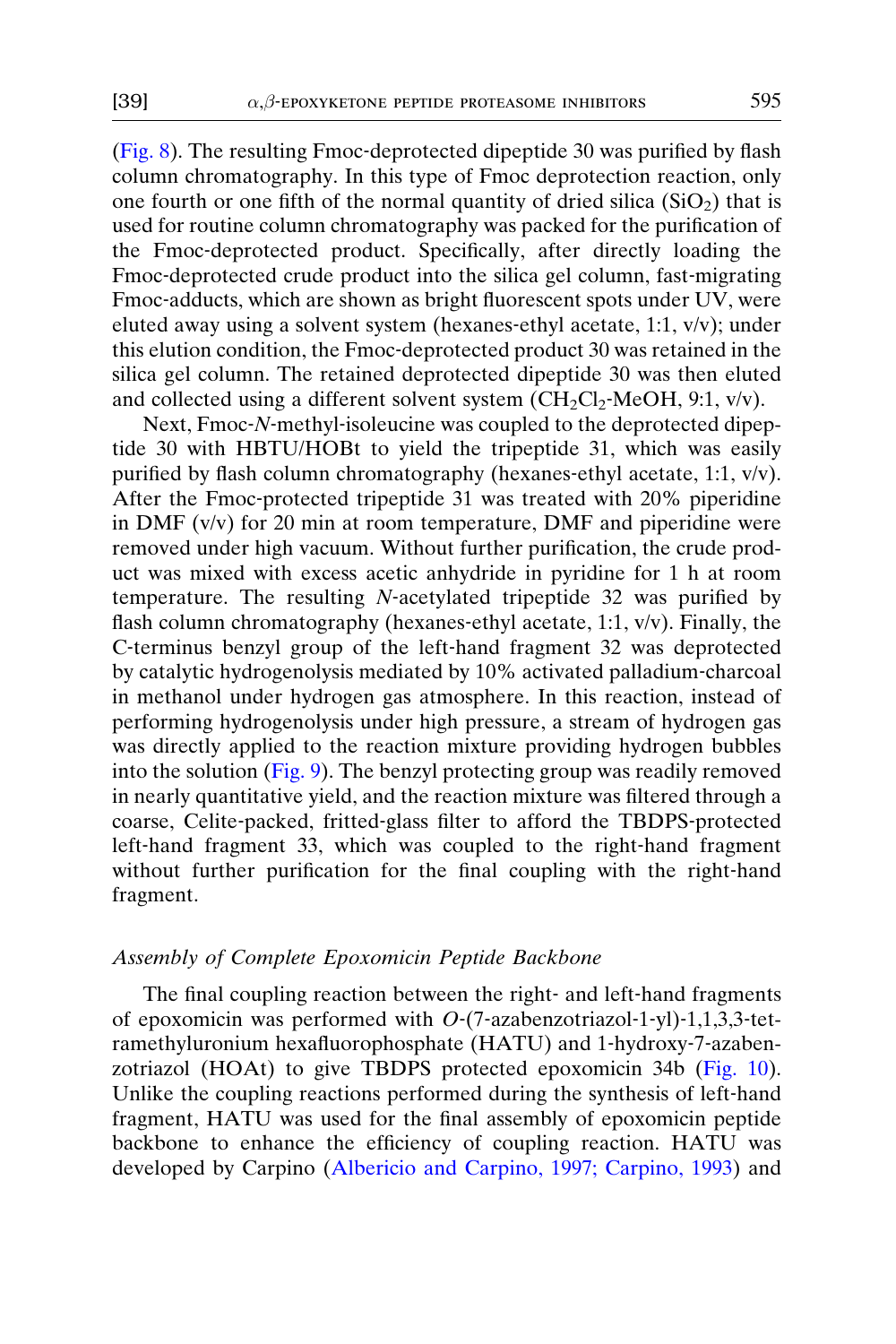<span id="page-11-0"></span>

FIG. 9. Schematic of hydrogenation reaction, in which hydrogen gas is provided to the reaction mixture through a stream of hydrogen gas.

shown to be particularly effective with hindered couplings. After overnight stirring at room temperature, the resulting TBDPS protected epoxomicin 34b was initially purified by flash column chromatography (hexanes‐ethyl acetate, 1:1, v/v) to verify the successful assembly of complete peptide backbone of epoxomicin by 1H NMR. 1H NMR spectra analysis showed the complete assembly of epoxomicin peptide backbone and the presence of minor stereoisomer 34a (5–15% of the assembled product), the formation of which during the amide bond formation is well documented ([Carpino, 1993](#page-22-0), 1997). It is assumed that the loss of configuration occurs at the carboxylic acid residue of P2 amino acid during the final coupling reaction ([Fig. 10](#page-12-0)). It was difficult to purify the TBDPS protected epoxomicin 34b from the isomer 34a using standard column chromatography, but it was readily separated by normal-phase HPLC (hexanes-isopropanol, linear gradient, hexanes 100% to 50%). In normal‐phase HPLC, the TBDPS‐ protected epoxomicin 34b displayed a longer retention time compared with its stereoisomeric counterpart 34a. Finally, treatment of the TBDPS protected epoxomicin with tetrabutylammonium fluoride (TBAF) gave epoxomicin ([Fig. 10](#page-12-0)), which was purified by silica gel column chromatography  $(CH_2Cl_2$ -MeOH, 98:2, v/v), followed by reverse-phase HPLC.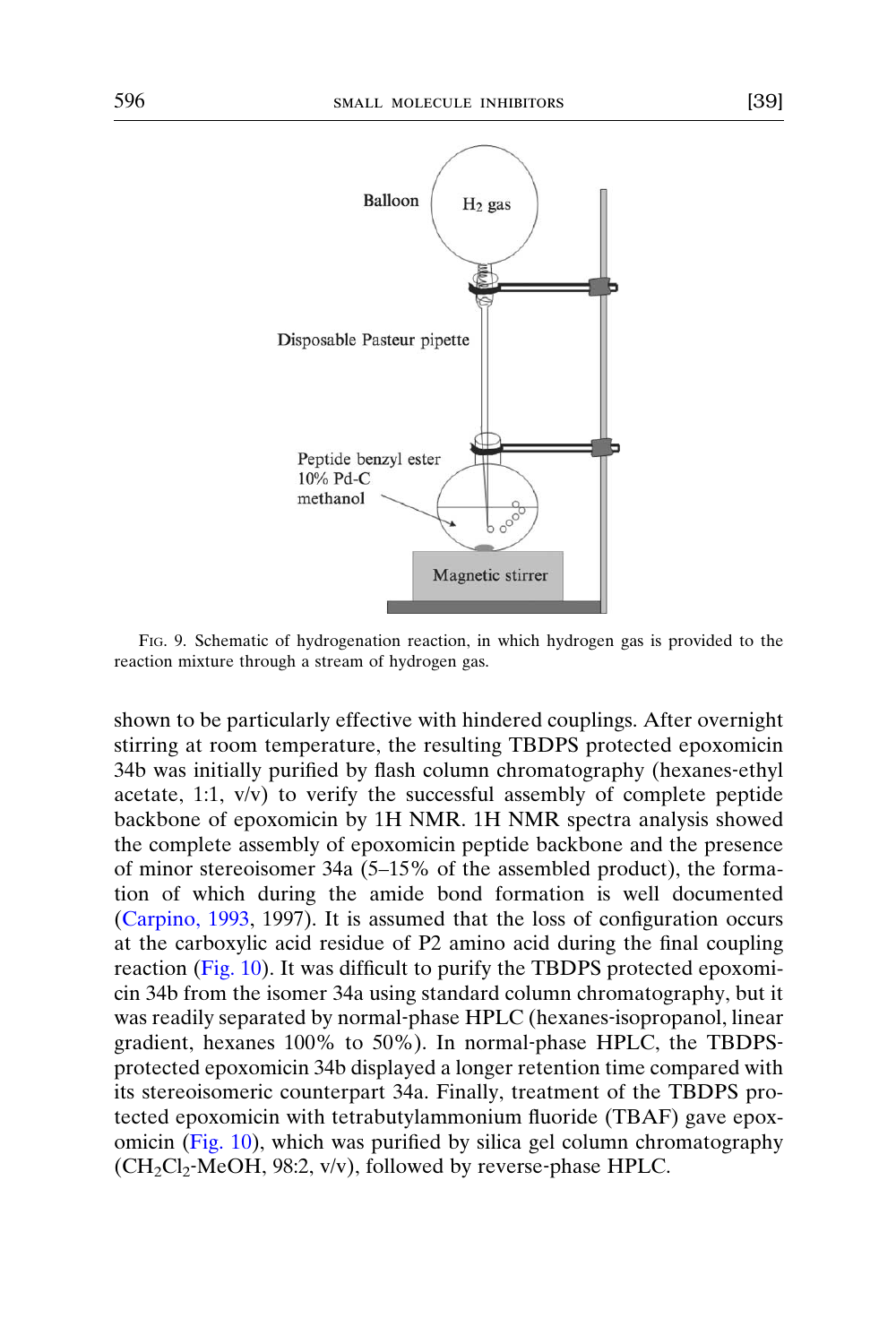<span id="page-12-0"></span>

FIG. 10. The final assembly of epoxomicin peptide backbone and preparation of epoxomicin.

## Purification of Epoxomicin by HPLC

Epoxomicin was purified by RP‐HPLC (Rainin Dynamax) system composed of two solvent delivery pumps (Model SD200) and variable wavelength detector (Model UV‐1) set at 214 nm. The column used was an YMC-Pack ODS-AM, 250 mm  $\times$  20 mm, 5- $\mu$ m particles size and 120 Å pore size (Waters, Milford, MA) coupled to a guard column ODS‐AM  $(10 \text{ mm} \times 10 \text{ mm})$  with same stationary phase specifications. The separation was carried out with a linear gradient of solvent A (water) into solvent B (MeOH): 65% of B to 80% of B over 90 min, run at 5.0 ml/min, room temperature. Epoxomicin was eluted at 49 min and the peak was collected as seven fractions of nearly 1 ml each.

## Chemical Characterization of Epoxomicin

Analytical HPLC traces of collected fractions were carried out in a Waters Separation Module 2795 coupled to a Waters 2795 Photodiode Array Detector (set at 214 nm) and to a Micromass ZQ 2000 Electrospray Mass detector (cone voltage  $= +20V$ ). A linear gradient of solvent A (water) in solvent B (MeOH), 30% of B to 90% of B in 30 min was run at 0.2 ml/min, at 25°. The analytical column used was an XTerra MS C18  $(4.6 \text{ mm} \times 50 \text{ mm}, 2.5 \text{ mm})$  particle size, and 80 Å pore size).

Epoxomicin eluted at 19.8 min [observed  $m/z = 555.2 \ (M + H)^{+}$ , 577.6  $(M + Na)^+$ ]. Fractions showing purity  $\geq 98\%$  were grouped together and vacuum‐dried with no heat until only water remained. Samples were then lyophilized. Epoxomicin was further characterized by  ${}^{1}H$  NMR and  ${}^{13}C$ NMR (Meng et al[., 1999b; Sin](#page-23-0) et al., 1999).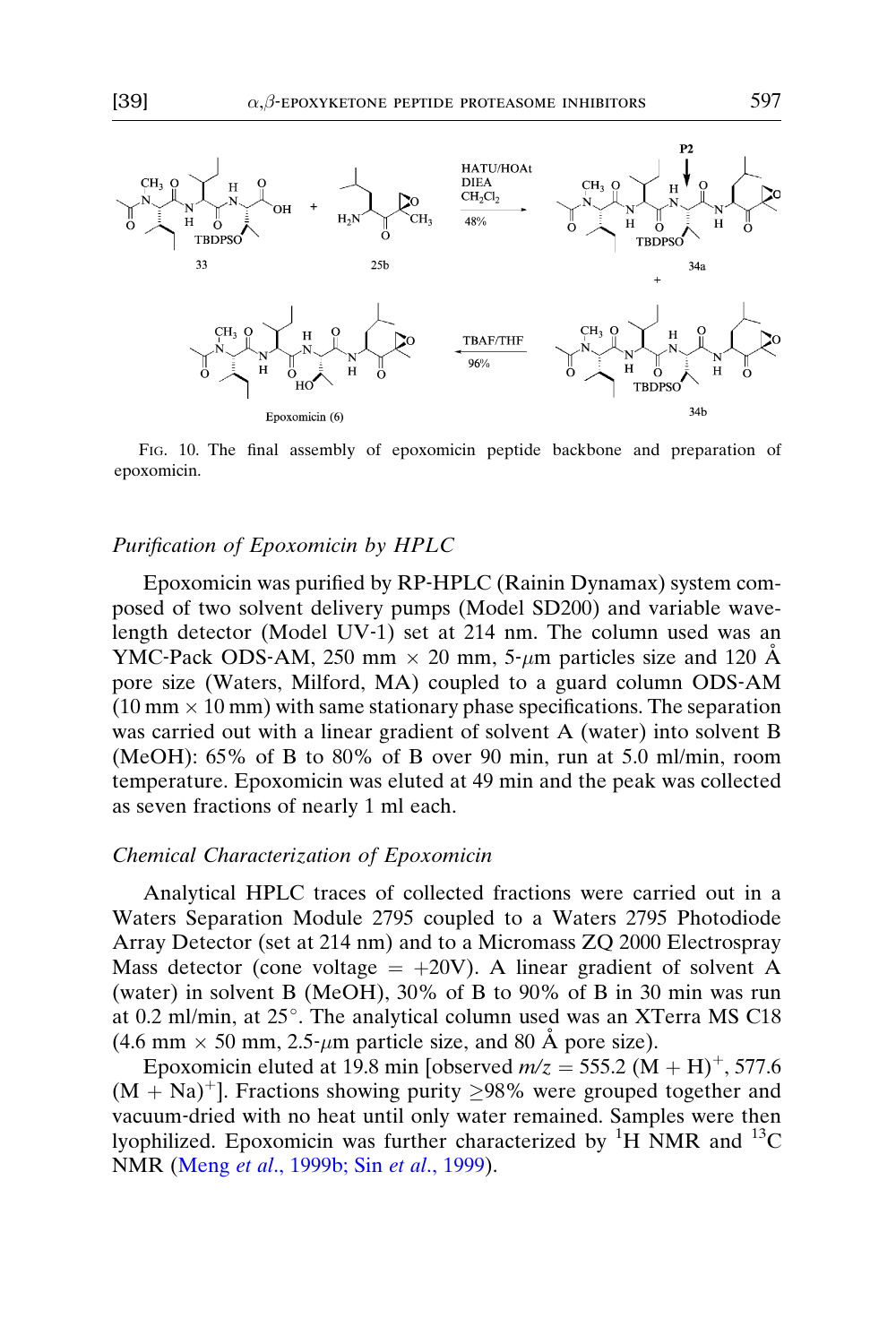#### Development Strategy of Proteasome Inhibitors with Novel Activities

## General

The emergence of the ubiquitin‐proteasome pathway as a major player in many important biological processes has prompted many synthetic efforts in proteasome inhibitor development ([Kim and Crews, 2003; Myung](#page-23-0) et al[., 2001a](#page-23-0)). In addition, systematic natural product screening has also provided a number of novel proteasome inhibitors [\(Kim and Crews, 2003](#page-23-0)). Thus far, most of these proteasome inhibitors have been shown to target the chymotrypsin‐like (CT‐L) activity. Although the CT‐L activity of the proteasome has been shown to be largely responsible for the proteolytic function of the proteasome in vivo and in vitro (Myung et al[., 2001b](#page-23-0)), the contribution of other major activities remains to be determined. Therefore, a novel class of inhibitors that target individual catalytic subunit/activity of proteasome may be required to dissect the role of each catalytic subunit.

Exposure of cells to stimuli such as IFN- $\gamma$ , TNF- $\alpha$ , and LPS induces the synthesis of certain catalytic subunits (respectively, LMP2, MECL‐1, and LMP7) that together are incorporated into alternative proteasome form ([Kloetzel, 2001\)](#page-23-0). This isoform, known as the immunoproteasome, has an enhanced capacity to generate peptides bearing hydrophobic and basic amino acids at their C‐termini and a reduced capacity to produce peptides bearing acidic residues at their C-terminus ([Kloetzel, 2001; Rock and](#page-23-0) [Goldberg, 1999](#page-23-0)). Consequently, the spectrum of the produced peptides is shifted toward peptides that associate with MHC class I molecules with increased affinity (Fruh et al[., 1994\)](#page-22-0), implicating a major role of immunoproteasome in antigen presentation. Furthermore, it has been suggested that the immunoproteasome may be involved in some pathological pro-cesses, such as diabetes and autoimmune diseases (Casp et al[., 2003](#page-22-0)). However, the exact role of the immunoproteasome remains unclear, caused in large part by the lack of appropriate molecular probes. Given that currently available proteasome inhibitors target both the constitutive proteasome and the immunoproteasome, development of immunoproteasome‐specific inhibitors may be useful in the dissection of the role of immunoproteasomes.

## Lessons from SAR Studies on the Natural Products Epoxomicin and Dihydroeponemycin

Although antitumor natural products epoxomicin (Meng et al[., 1999b; Sin](#page-23-0) et al[., 1999](#page-23-0)) and eponemycin (Meng et al[., 1999a](#page-23-0)) have been shown to target proteasome, they markedly differ in proteasome subunit binding specificity and rates of proteasome inhibition. To understand such differences and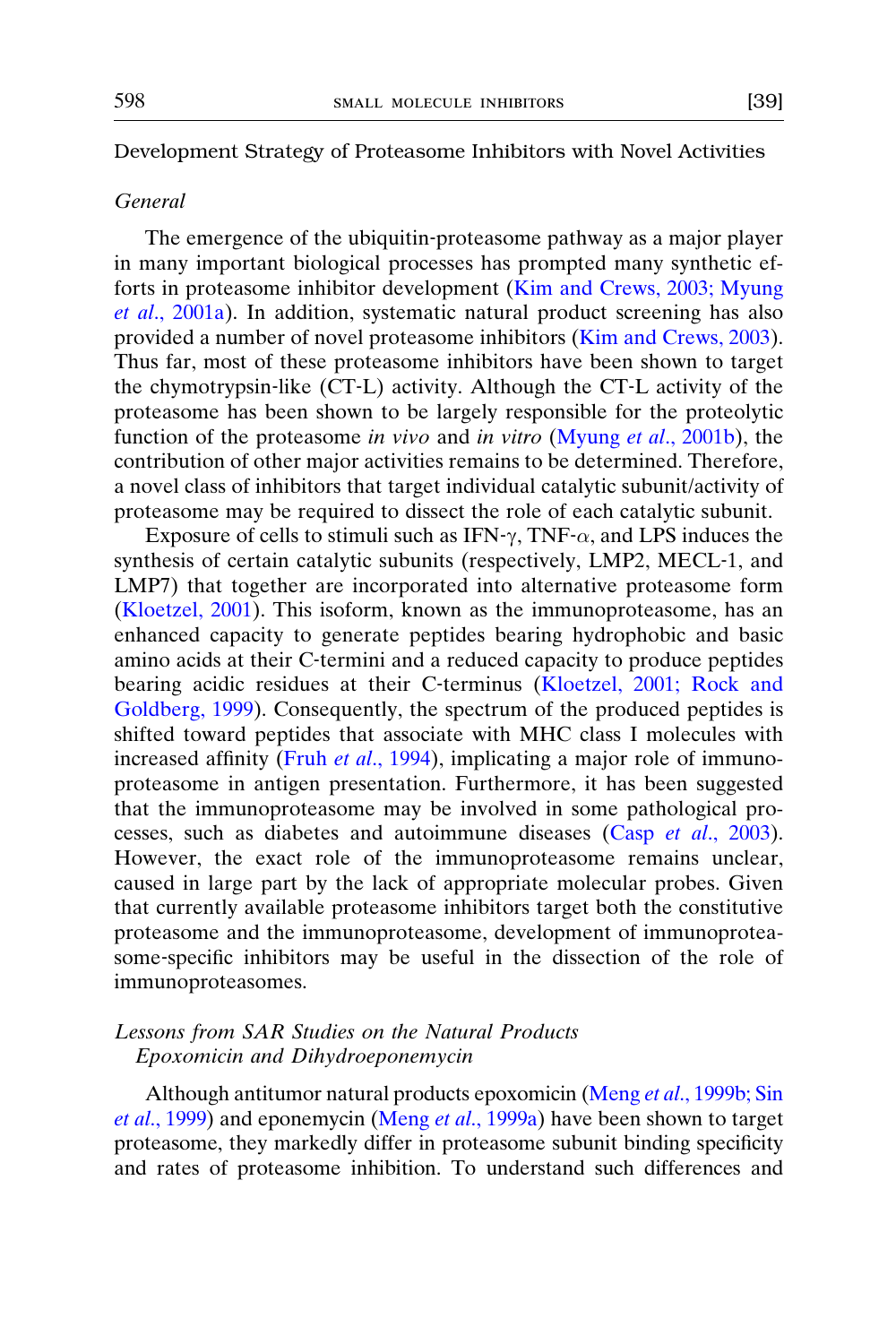develop proteasome inhibitors with novel activities, a combinatorial approach was taken to investigate the structure‐activity relationship (SAR) of these compounds (Kim *et al.*, 1999). Although both are members of the  $\alpha', \beta'$ epoxyketone linear peptide natural product family, there are some structural differences in their left‐, central, and right‐hand fragments [\(Fig. 11](#page-15-0)) that may cause the different subunit binding specificity and inhibitory potency between two natural products. To this end, epoxomicin/dihydroeponemycin chimerae and their biotinylated counterparts were synthesized to correlate these structural features with proteasome inhibitory activity and their specific subunit labeling [\(Fig. 11\)](#page-15-0). Kinetic data of epoxomicin/dihydroeponemycin chimerae for proteasome activities showed that  $\alpha', \beta'$ -epoxyketone tetrapeptide inhibitors (compounds 35–37) generally display 300–500 fold greater inhibition for the CT‐L activity compared with that of isooctanoic‐containing tripeptide inhibitors (compounds 38–40) (Kim et al[., 1999\)](#page-23-0).

On the other hand, the  $\alpha'$ ,  $\beta'$ -epoxyketone tetrapeptide inhibitors (compounds 35–37), regardless of changes in the central and right‐hand fragments, displayed the same proteasome subunit binding pattern as epoxomicin, which predominantly binds LMP7/X and MECL1/Z ([Meng](#page-23-0) et al[., 1999b](#page-23-0)), whereas tripeptide inhibitors (compounds 38–40) that possess isooctanoic residue at the  $N$ -terminus displayed the same labeling pattern as that of dihydroeponemycin, which predominantly labels immunoprotea-some subunit LMP2 and, to a lesser extent, LMP7/X (Meng et al[., 1999a](#page-23-0)). Taken together, SAR studies on eponemycin/dihydroepoxomicin show that (1)  $\alpha'$ ,  $\beta'$ -epoxyketone tetrapeptide inhibitors generally possess a higher inhibitory activity for the proteasome than tripeptide counterparts; (2)  $\alpha', \beta'$ -epoxyketone tripeptide inhibitors containing the isooctanoic residue at the N‐terminus, regardless of changes in the central and right‐hand fragments, display greater specificity toward immunoproteasome over the constitutive proteasome. It is expected that the information on SAR studies will provide a basis for development of more potent proteasome inhibitors. In addition, the insights gained from SAR studies may facilitate the development of proteasome inhibitors with a high degree of immunoproteasome specificity.

## Preparation of Epoxomicin/Dihydroeponemycin Chimerae

All the chimerae were prepared following the procedure used for the synthesis of epoxomicin with the exception of the right‐hand fragment of dihydroeponemycin. The right‐hand fragment of dihydroeponemycin was synthesized by a slight modification of a previously reported procedure (Hoshi et al[., 1993; Schmidt and Schmidt, 1994\)](#page-23-0). Recently, similar procedures for the preparation of the right‐hand fragment have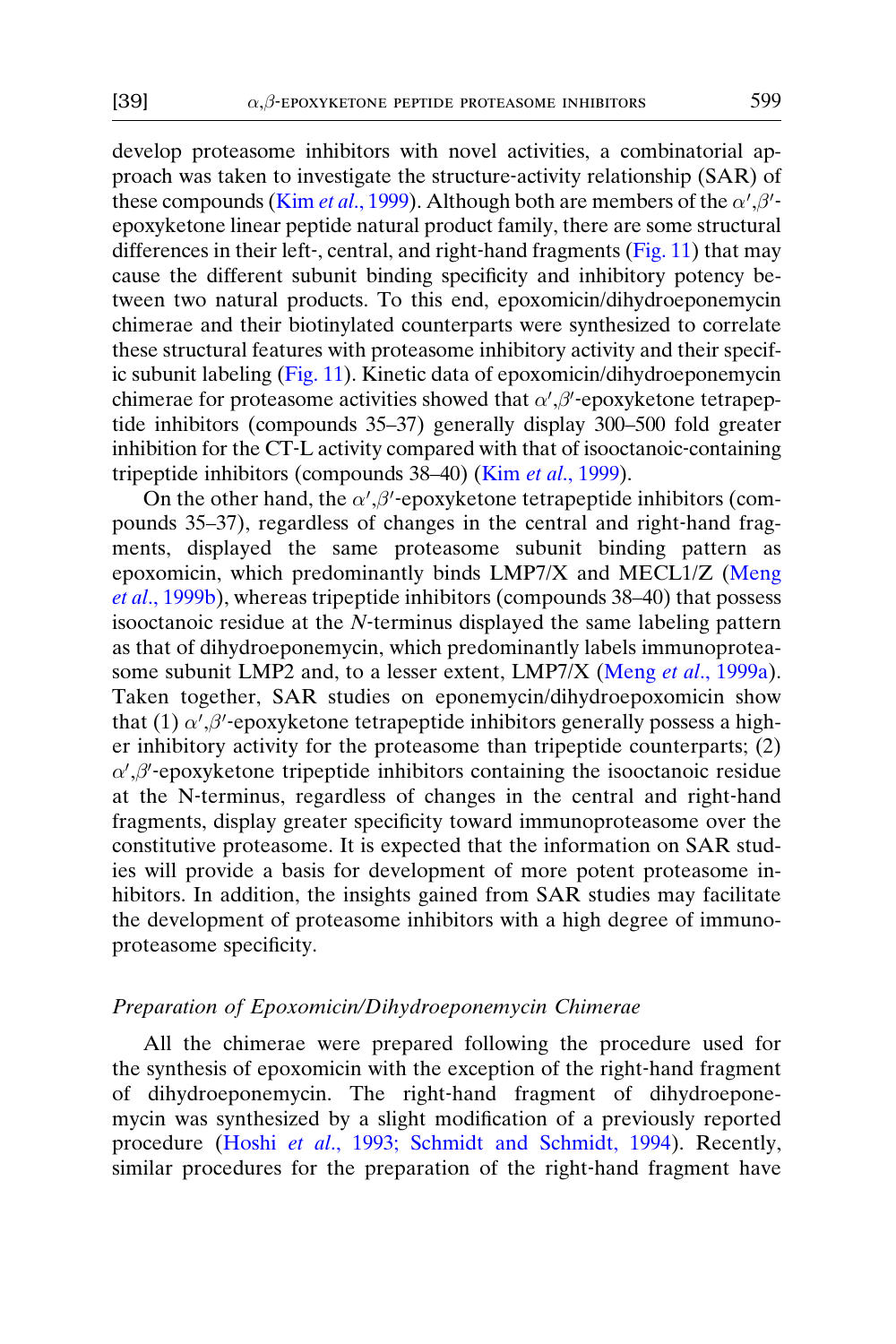<span id="page-15-0"></span>

FIG. 11. Epoxomicin/eponemycin chimerae were prepared by a random combination of left- and right-hand and central fragments.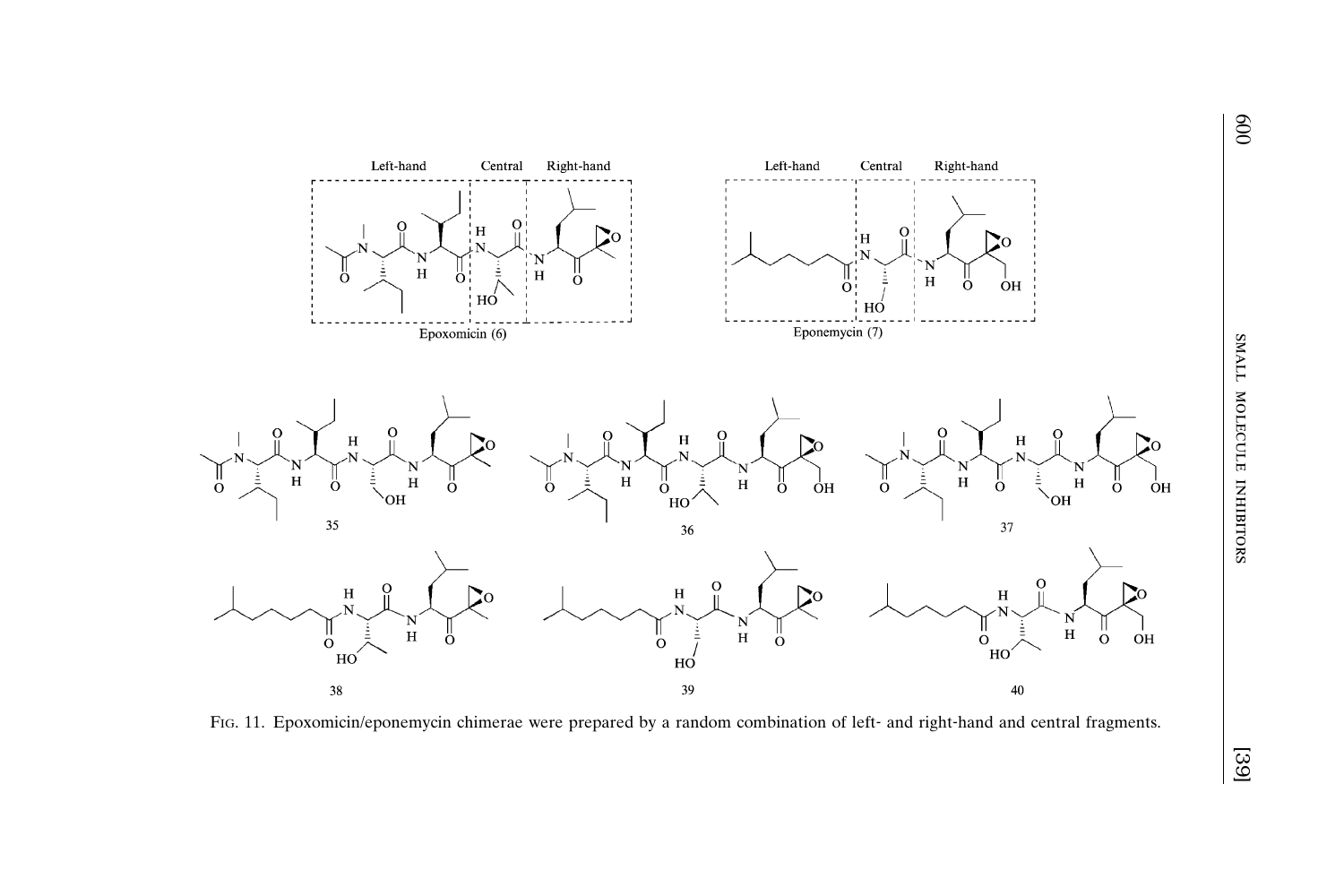also been reported (Bennacer et al[., 2003; Dobler, 2001; Iwabuchi](#page-22-0) et al., [2001\)](#page-22-0). Given that a convergent approach that is applied for the preparation of epoxomicin/dihydroeponemycin chimerae is essentially the same as that described for epoxomicin, we only describe the total synthesis of dihydroeponemycin.

The synthesis of the right-hand fragment of dihydroeponemycin began with the addition of vinyl lithium derived from treatment of 2-bromo-1-hydroxy-2-propene (Hoshi et al[., 1993\)](#page-23-0) with t-butyl lithium ([Corey and](#page-22-0) [Widiger, 1975](#page-22-0)) to leucine aldehyde 41, which afforded a 1:1 inseparable mixture of diol 42 (Fig. 12). The leucine aldehyde was prepared by the reduction of leucine Weinreb amide with  $LiAlH<sub>4</sub>$  in anhydrous ether. Selective protection of the primary alcohol of 42 with t-butyldimethylsilyl (TBS) group and a Swern oxidation of the remaining secondary alcohol yielded the  $\alpha$ , $\beta$ -unsaturated ketone 43. Epoxidation of 43 with hydrogen peroxide [\(Schmidt and Schmidt, 1994](#page-24-0)) afforded two epoxyketone isomers 44a and 44b as a 1.2:1 mixture that were readily separated by flash column chromatography using an elution system (hexanes-ethyl acetate  $= 5:1$ , v/v). The isomer  $(2-(R)$ -epoxide) 44a, which migrates faster than the 2- $(S)$ epoxide 44b in thin‐layer chromatography (TLC), was found to have the same configuration as that of eponemycin epoxide. Final removal of the benzyloxycarbonyl (Z) protecting group of 44a through a catalytic hydro-genation reaction (Hoshi et al[., 1993](#page-23-0)) gave leucine epoxyketone 45 in nearly quantitative yield. The left‐hand fragment was prepared by coupling of isooctanoic acid with serine benzylester using HBTU, followed by protection of the hydroxyl side chain of serine residue with TBDPS group and hydrogenolysis of the benzyl protecting group yielded TBDPS‐pro-tected left-hand fragment 49 [\(Fig. 13](#page-17-0)). The final coupling reaction between epoxyketone 45 and dipeptide 49 was performed with HATU, followed by



FIG. 12. Preparation of the epoxyketone residue of eponemycin.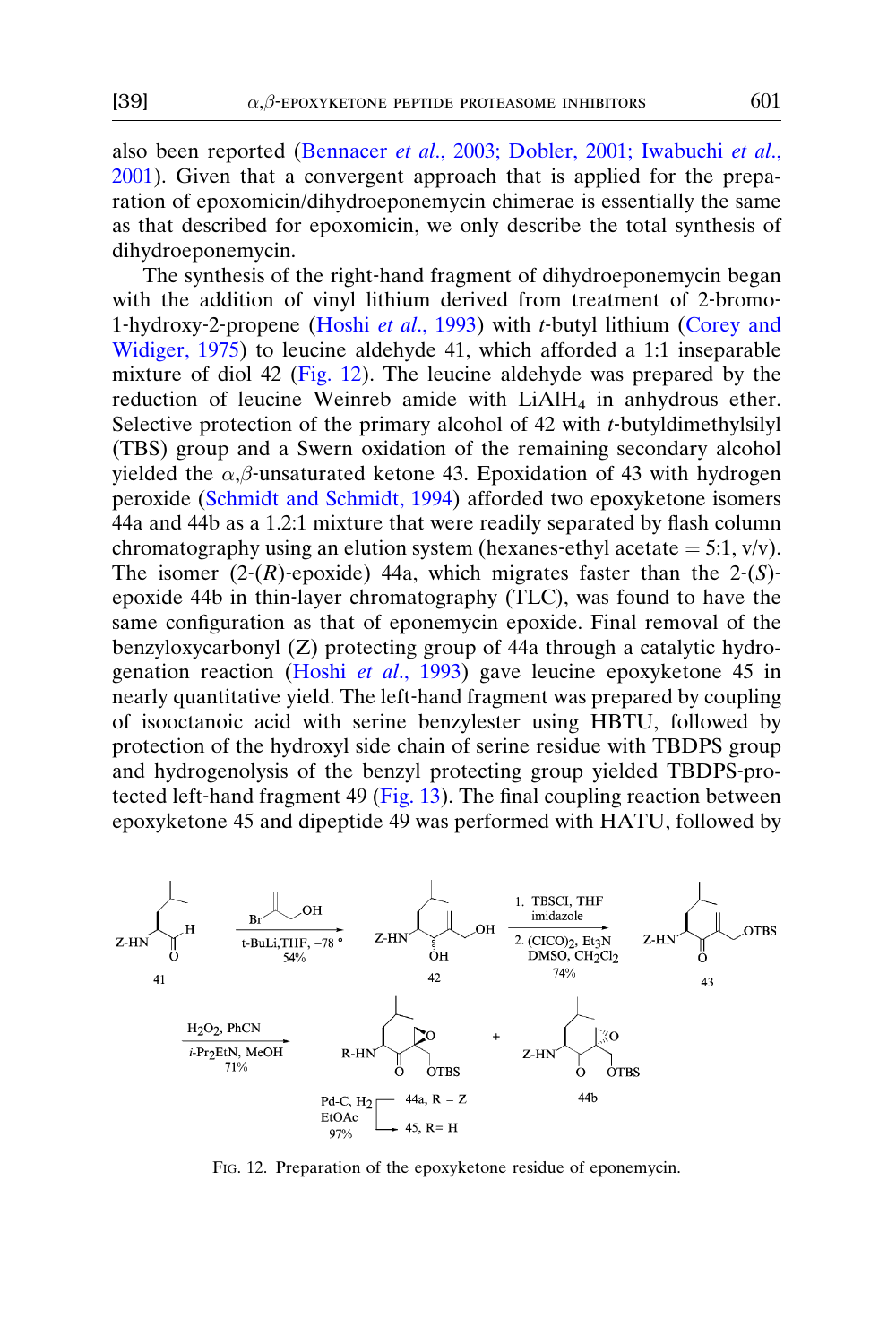<span id="page-17-0"></span>

FIG. 13. The final assembly of eponemycin peptide backbone, which yielded dihydroeponemycin by TBDPS deprotection from serine side chain.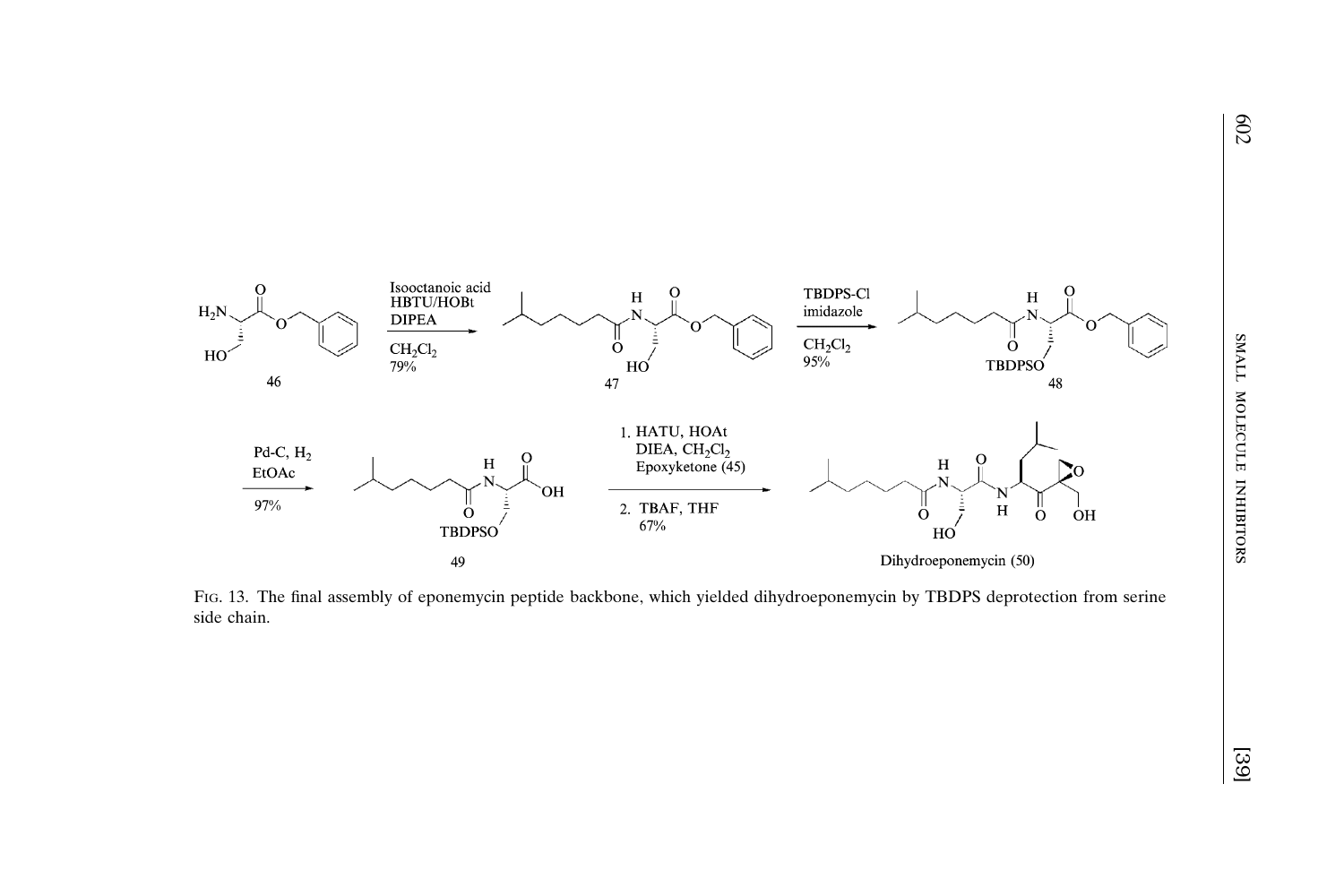removal of the TBDPS group and normal‐phase HPLC (hexanes‐isopropanol, linear gradient, hexanes 100–50%) to yield dihydroeponemycin 50.

## Development of Activity-Specific  $\alpha^{\prime}, \beta^{\prime}$ -Epoxyketone Proteasome Inhibitors

# $CT$ -L Activity-Specific  $\alpha'$ ,  $\beta'$ -Epoxyketone Inhibitors

On the basis of the information gathered from SAR studies on epoxomicin/dihydroeponemycin,  $\alpha'$ , $\beta'$ -epoxyketone tetrapeptide was chosen as a lead compound in the development of CT‐L activity‐specific proteasome inhibitors. To develop highly potent CT-L specific  $\alpha', \beta'$ -epoxyketone proteasome inhibitors, a combinatorial positional scanning approach with a variety of hydrophobic amino acids, such as alanine, leucine, phenylalanine, homophenylalanine, 3‐(1‐naphthyl)‐alanine, and p‐benzoylphenylalanine, was applied to find the optimal amino acids at each position [\(Elofsson](#page-22-0) et al[., 1999\)](#page-22-0). After the synthetic strategy of epoxomicin described previously, peptide  $\alpha', \beta'$ -epoxyketones were assembled from left-hand fragments, prepared by standard solid-phase synthesis, and the leucine  $\alpha', \beta'$ -epoxyketone. The coupling reactions were carried out with HATU/HOAt and diisopropylethylamine (DIEA) in DMF. Unlike the final coupling in epoxomicin synthesis, in which  $CH_2Cl_2$  was used as a solvent, DMF was used because of the poor solubility of the left‐hand fragments. It seems that a slightly higher level of stereoisomer (5–30%) is formed in DMF conditions compared with  $CH_2Cl_2$  environment. After reverse-phase HPLC purification, the resulting  $\alpha', \beta'$ -epoxyketone tetrapeptides were tested for inhibition of three catalytic activities of the 20S proteasome. Once amino acids that display the best CT‐L activity inhibition at each position were identified, the optimized inhibitor with optimized amino acids at each position was prepared, tested for CT-L activity inhibition to yield the most potent CT-L activity selective inhibitor  $(YU101, Fig. 4)$  $(YU101, Fig. 4)$  $(YU101, Fig. 4)$  to date [\(Elofsson](#page-22-0) et al[., 1999](#page-22-0)).

Purification of YU101. Impure YU101 was purified by RP-HPLC (for HPLC system and column specifications see the purification procedure for epoxomicin). A linear gradient of solvent A into B (water and methanol, respectively) consisting of 70% of B to 85% of B in 90 min, run at 5 ml/min, room temperature. YU101, which was eluted at 62.5 min, was collected as seven fractions of nearly 2 ml each.

Chemical Characterization. LC‐MS analysis of collected fractions were performed in a Waters Separation Module 2795 coupled to a Waters 2795 Photodiode Array Detector (set at 214 nm), and to a Micromass ZQ 2000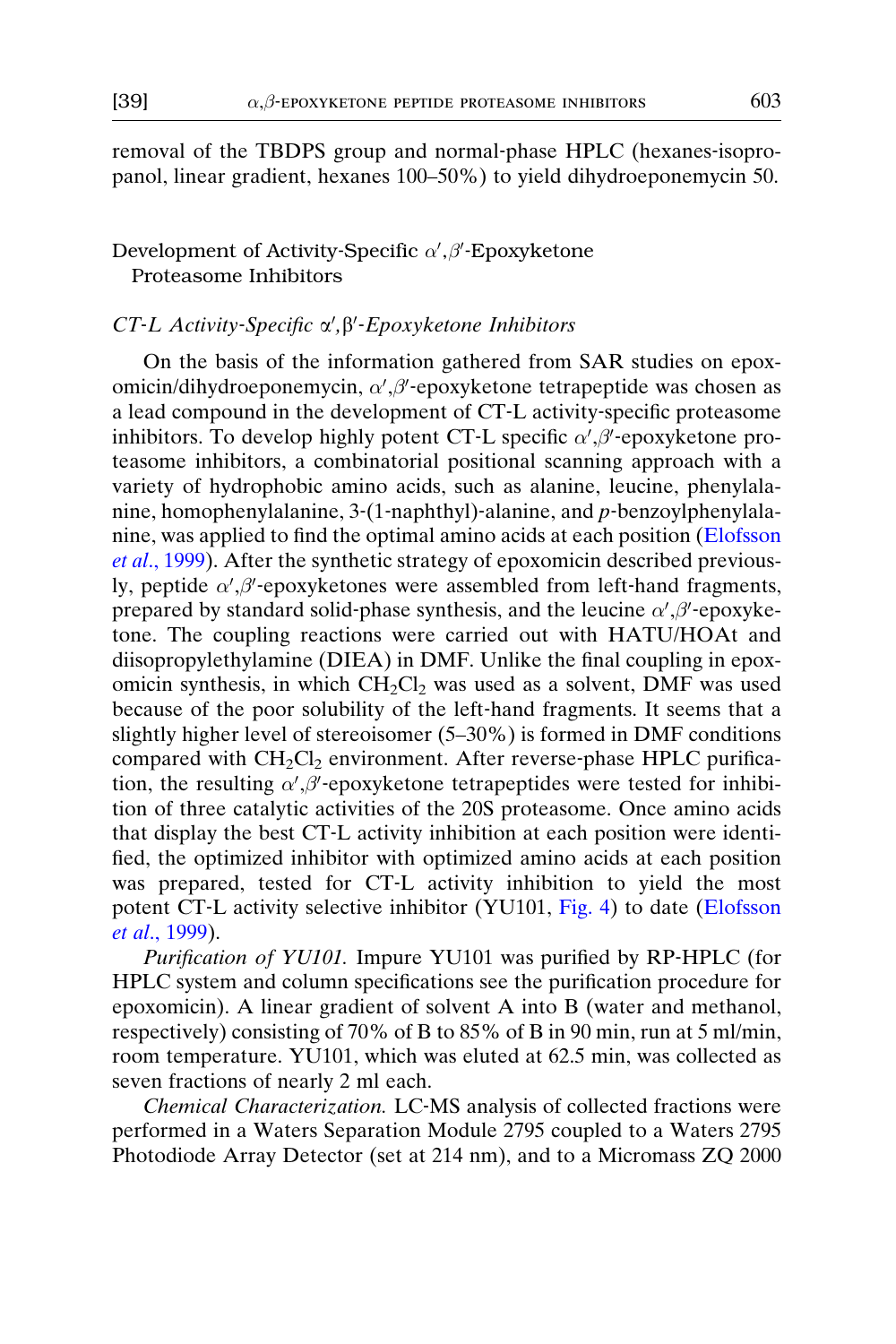Electrospray Mass detector (cone voltage  $= +20V$ ). A linear gradient of solvent A (water) in solvent B (MeOH), 5% of B to 98% of B in 30 min was run at  $0.2$  ml/min,  $25^{\circ}$ . The analytical column used was the same as the one described for epoxomicin.

YU101 was eluted at 10.3 min [observed  $m/z = 635.5 \ (M + H)^{+}$ , 658.4  $(M + Na)^+$ ]. Fractions showing purity  $\geq 98\%$  were grouped together and vacuum-dried with no heat. YU101 was also confirmed by  ${}^{1}H$  NMR.

## Development of Caspase-Like Activity-Specific  $\alpha', \beta'$ -Epoxyketone<br>Pentide Inhibitors Peptide Inhibitors

 $\alpha', \beta'$ -Epoxyketone-based caspase-like activity-specific proteasome inhibitors were also developed using a combinatorial positional scanning ap-proach (Myung et al[., 2001b](#page-23-0)). Initial efforts involved peptidyl  $\alpha', \beta'$ epoxyketones with glutamic acid at the P1 position. It was reasoned that the presence of Glu at the P1 position of peptide inhibitors alone would suffice to render higher selectivity toward the caspase-like activity. However,  $\alpha', \beta'$ -epoxyketone peptide inhibitors with Glu at the P1 position did not display any significant selectivity for the caspase-like activity [\(Myung](#page-23-0) et al[., 2001b](#page-23-0)). To screen an optimum P1 amino acid residue for the caspaselike activity inhibition,  $\alpha', \beta'$ -epoxyketones with various natural and unnatural amino acid residues (i.e., Leu, Ala, Val, Phe, norleucine, cyclohexyl, and tert-butyl) in place of Glu at the P1 position were prepared, which were then coupled to dipeptides containing the serine at the C‐terminus and isooctanoic group at the N-terminus. Among these,  $\alpha', \beta'$ -epoxyketone tetrapeptide inhibitors with Leu at the P1 position provided the best caspase‐ like selectivity. In this regard, incorporation of leucine at the P1 position in an N‐terminus protected peptidyl aldehyde proteasome inhibitor (i.e., Z‐GPFL‐CHO) has previously been shown to inhibit competitively the CASPASE-LIKE activity with a  $\sim$  13-fold selectivity over the CT-L activity ([Vinitsky](#page-24-0) et al., 1994).

Interestingly,  $\alpha', \beta'$ -epoxyketone inhibitors with Pro-Phe-Leu at the P3-P1 positions display no significant inhibition for the T-L activity, regardless of the nature of residues at the P4 position. Expanding on this finding, therefore, it was decided to derivatize the N-terminus of Pro-Phe-Leu- $\alpha', \beta'$ epoxyketone inhibitors to explore the importance of length, steric bulk, and protecting group at the P4 position for the caspase‐like activity inhibition. The results from these studies showed that the presence of a bulky aromatic protecting group in place of an acetyl group at the amino terminus provides a rather stronger inhibition toward the CT‐L activity, thus making them less caspase‐like selective. On the basis of these findings, several  $\alpha', \beta'$ -epoxyketone peptides possessing a smaller amino-terminal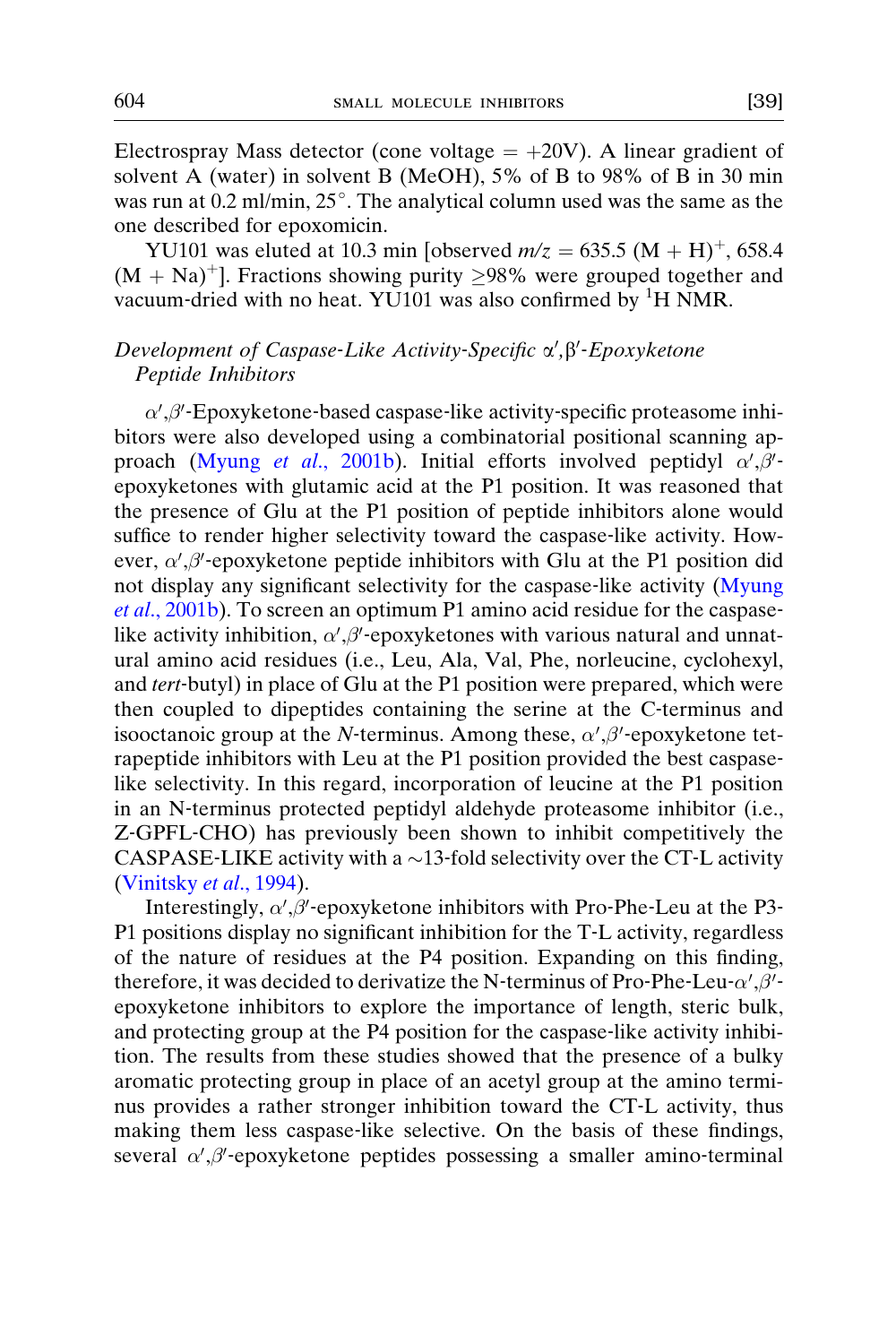group (i.e., acetyl) instead of a bigger group (i.e., benzyloxycarbonyl group) were prepared and tested for their inhibitory activity.

To this end, one compound (YU102, [Fig. 4](#page-4-0)) showed the highest selectivity toward the caspase-like activity with  $\sim$ 50-fold higher values of k<sub>obs</sub>/[I] for inhibition of the caspase‐like activity than the CT‐L activity [\(Myung](#page-23-0) et al[., 2001b\)](#page-23-0); 8  $\mu$ M YU102 was found to inhibit only the caspase-like activity but not the CT-L activity at 8  $\mu$ M concentration. Up to 90% of the caspase‐like activity was found to be inhibited under the assay conditions. Against T‐L activity, YU102 is a very poor inhibitor; even at concentrations of 100–150  $\mu$ *M*, it displayed no significant inhibition of the T‐L activity. Moreover, YU102 showed a time‐dependent inhibition, indicating the irreversible modification of the catalytic Thr‐1 of the proteasome. Therefore, a greater than 90% inhibition of the caspase-like activity under these conditions suggests that the caspase‐like subunits were at least 90% saturated irreversibly with YU102. The CT‐L activity of the 20S proteasome, however, was not affected. This results show that near quantitative occupancy of the caspase‐like sites with YU102 did not trigger inhibition off the CT‐L activity. YU102 was applied to probe the role of different catalytic subunits in cell‐based protein degradation assays in living cells (Myung et al[., 2001b](#page-23-0)), revealing that selective caspase-like activity inhibition is not sufficient to inhibit total protein degradation.

## Enzyme Kinetic Assays

#### Purification of 20S Proteasome

20S proteasome was purified from bovine reticulocyte lysates by batch DE‐52 binding, DEAE Sephacel chromatography, gel filtration on Sephacryl S‐300, and chromatography on hydroxyapatite. This procedure is as previously described (Elofsson et al[., 1999; Myung](#page-22-0) et al., 2001b), with the exception that bovine reticulocytes were used as a starting source.

To evaluate the rates of proteolytic inactivation by epoxomicin and YU101,  $K_{\text{association}}(K_{\text{obs}}/[I])$ , values were determined by use of fluorogenic peptide substrates over a range of inhibitor concentrations.

Epoxomicin and YU101 inhibition of the chymotrypsin‐like catalytic activity of the 20S proteasome complex was determined as follows: Inhibitors solubilized in DMSO were mixed with a final concentration of 5  $\mu$ M of the fluorogenic peptide substrate Suc‐LLVY‐AMC and assay buffer  $(20 \text{ mM Tris-HCl}, \text{pH } 8.0, 0.5 \text{ mM EDTA}/0.035\%$  SDS) in a 96-well plate. Inhibitors concentrations were adjusted so that the final DMSO concentration would not exceed 1%. Hydrolysis was initiated by the addition of bovine red blood cell 20S proteasome to a final volume of 100  $\mu$ l/well,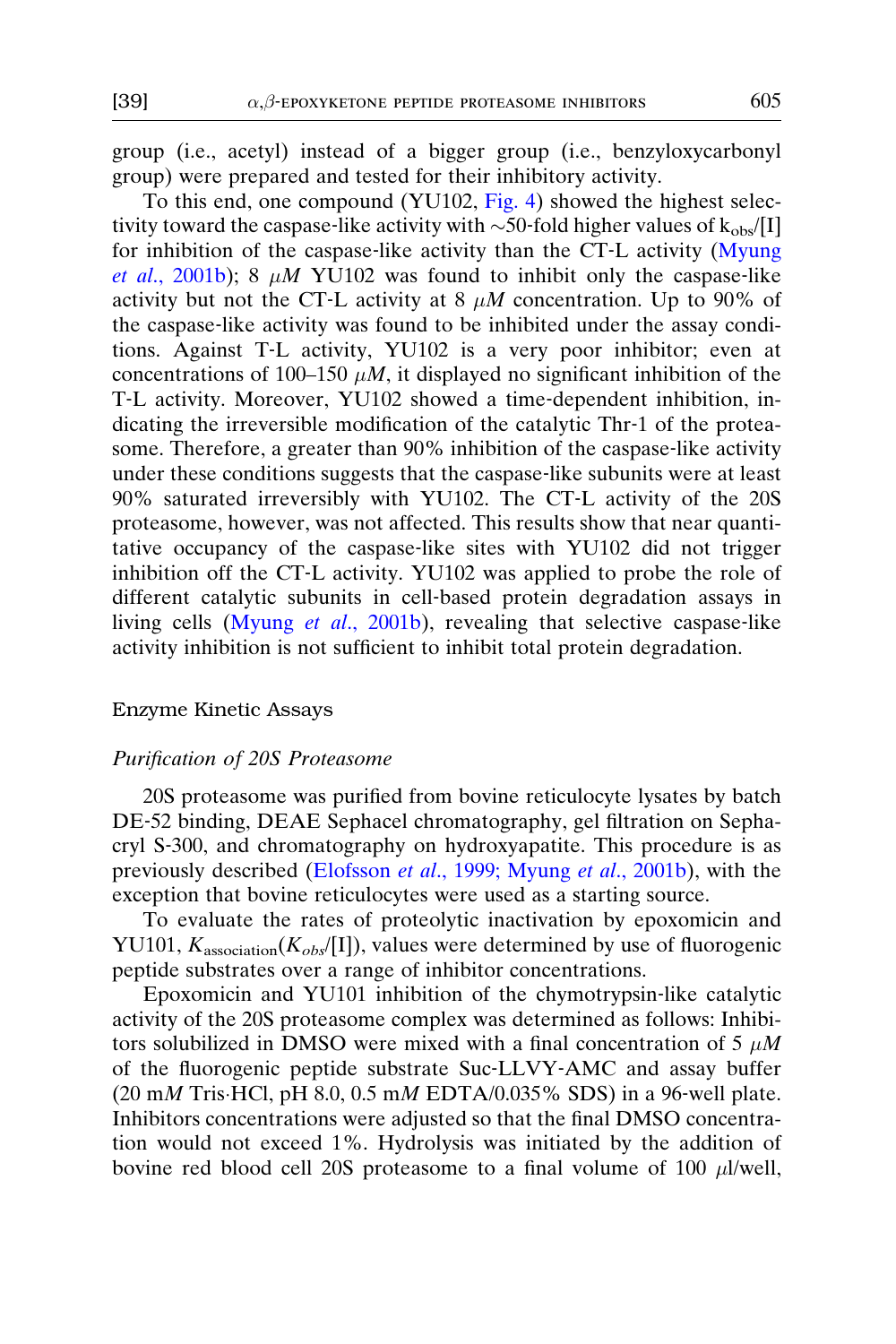and the reaction was followed by fluorescence (360 nm excitation/460 nm detection) using a multilable plate-reader Wallac Victor<sup>2</sup>, set at  $25^\circ$ . Reactions were allowed to proceed for 50 min, and fluorescence data were collected every 10 sec. Fluorescence was quantified as arbitrary units, and progression curves were plotted for each reaction as a function of time.  $K_{obs}$ [I] values were obtained using KALEIDOGRAPH software by nonlinear least-squares fit of the data to the following equation: fluorescence  $=$  $v<sub>S</sub>t + [(v<sub>O</sub> - v<sub>S</sub>)/K<sub>obs</sub>][1 - exp (- K<sub>obs</sub>t)],$  where  $v<sub>O</sub>$  and  $v<sub>S</sub>$  are the initial and final velocities respectively, and  $K_{obs}$  is the reaction rate constant.  $K_{\text{association}} = K_{obs} / [I] (\dot{M}^{-1} s^{-1}).$ 

The range of inhibitors final concentrations tested were 40–100 nM for epoxomicin and 5–12 nM for YU101. Bovine erythrocyte 20S proteasome (2.5 mg/ml) was diluted 1:500.

YU101 most potently inhibits the chymotrypsin‐like activity of the 20S proteasome with a  $K_{\text{association}} = 310,000 \pm 19,000 \text{ (M}^{-1}\text{s}^{-1})$ , CV = 60%. The chymotrypsin-like inhibitory activity of epoxomicin was  $K_{\text{association}} =$  $20,000 \pm 4,600 \ (M^{-1}s^{-1}), CV = 24\%.$ 

For YU102, peptide-AMC (10  $\mu$ M Suc-LLVY-AMC, 10  $\mu$ M Z-LLE-AMC, or 20  $\mu$ M Boc LRR-AMC) and 20S proteasome were added to assay buffer (20 mM Tris HCl, pH 8.0, and 0.5 mM EDTA). For Suc-LLVY and Z-LLE-AMC assays, 0.035% (w/v) SDS was added to the assay buffer. After the steady state of hydrolysis for each substrate was established, an inhibitor was added to the assay buffer containing substrate and enzyme in a Dynex<sup>™</sup> 96-well plate at room temperature. Release of fluorescent 7‐amino‐4‐methylcoumarin (AMC) was measured using a Cytofluor spectrofluorometer with an excitation wavelength of 360 nm, and kinetic data were processed as described previously.

## Summary

Given the complex proteolytic activities associated with the proteasome and poorly understood biological role of each catalytic subunit in many important signaling pathways, there are unmet needs for more sophisticated, selective proteasome inhibitors to dissect proteasome function. Here we describe strategies for developing  $\alpha', \beta'$ -epoxyketone peptide-based proteasome inhibitors: (1) a general approach for the synthesis of  $\alpha', \beta'$ epoxyketone peptides that was developed through the total synthesis of epoxomicin; (2) SAR studies on epoxomicin/dihydroeponemycin, potentially shedding light on a means to design catalytic subunit‐ or immunoproteasome-specific  $\alpha', \beta'$ -epoxyketone peptides; (3) development of highly potent, CT-L activity-specific  $\alpha', \beta'$ -epoxyketone peptides; and (4) development of caspase-like activity-specific  $\alpha', \beta'$ -epoxyketone inhibitors. Fortunately, all of the reactions for the synthesis of  $\alpha', \beta'$ -epoxyketone peptides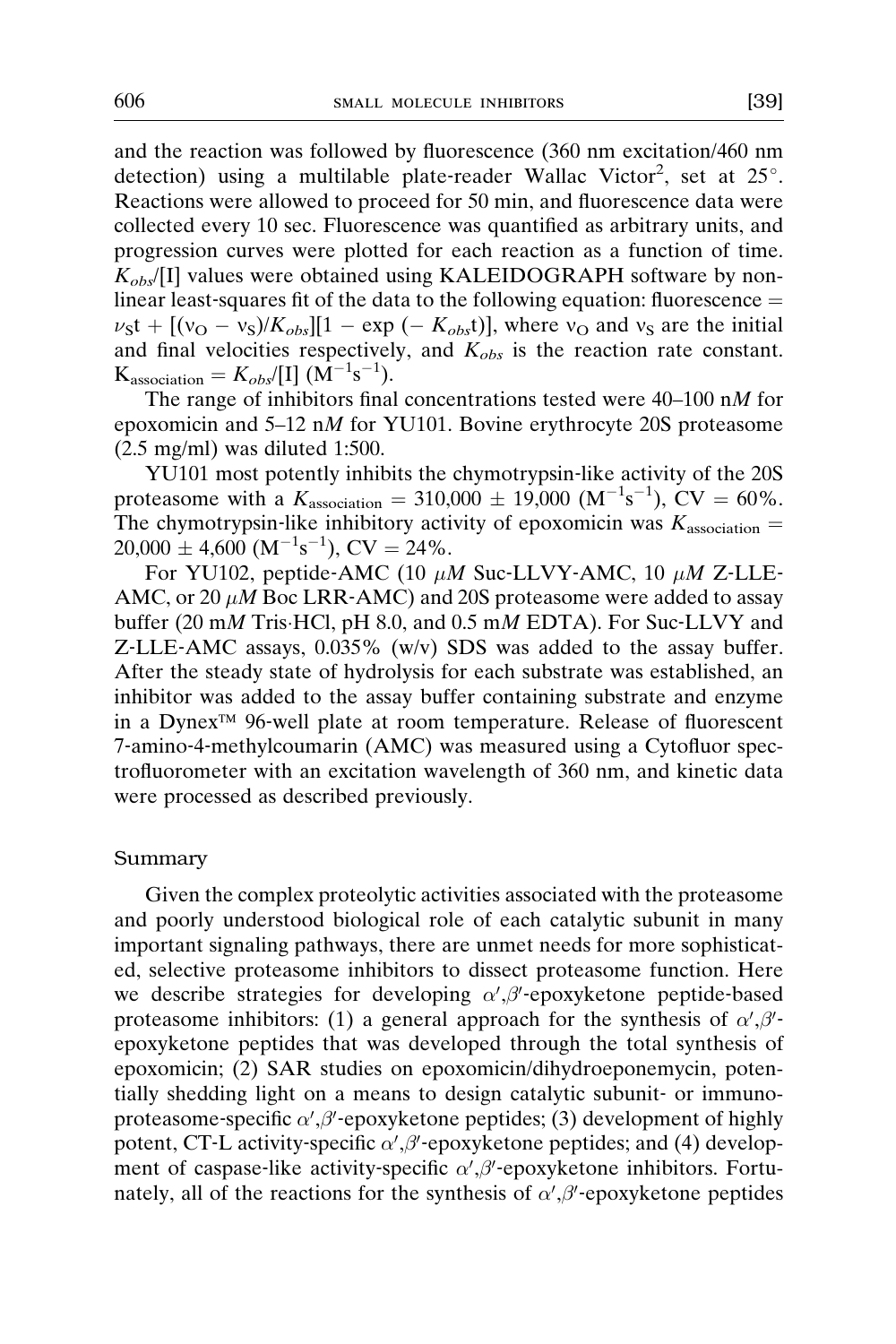<span id="page-22-0"></span>can readily be carried out in solutions  $(CH_2Cl_2$  or DMF solvents) with good to excellent yields and easily repeatable. In conclusion, our studies have shown that derivatization of  $\alpha', \beta'$ -epoxyketone peptide proteasome inhibitors at positions P1–P4 can be easily accomplished to provide novel proteasome‐specific, subunit‐selective small molecule inhibitors.

## References

- Adams, J. (2002). Development of the proteasome inhibitor PS‐341. Oncologist 7, 9–16.
- Adams, J., Behnke, M., Chen, S., Cruickshank, A. A., Dick, L. R., Grenier, L., Klunder, J. M., Ma, Y. T., Plamondon, L., and Stein, R. L. (1998). Potent and selective inhibitors of the proteasome: Dipeptidyl boronic acids. Bioorg. Med. Chem. Lett. 8, 333–338.
- Albericio, F., and Carpino, L. A. (1997). Coupling reagents and activation. Methods Enzymol. 289, 104–126.
- Bennacer, B., Rivalle, C., and Grierson, D. (2003). A new route for the total synthesis of 6,7‐dihydroeponemycin. Eur. J. Org. Chem. 23, 4569–4574.
- Bogyo, M., McMaster, J. S., Gaczynska, M., Tortorella, D., Goldberg, A. L., and Ploegh, H. (1997). Covalent modification of the active site threonine of proteasomal beta subunits and the Escherichia coli homolog HslV by a new class of inhibitors. Proc. Natl. Acad. Sci. USA 94, 6629–6634.
- Bogyo, M., Shin, S., McMaster, J. S., and Ploegh, H. L. (1998). Substrate binding and sequence preference of the proteasome revealed by active-site-directed affinity probes. Chem. Biol. 5, 307–320.
- Carpino, L. A. (1993). 1‐Hydroxy‐7‐azabenzotriazole. An efficient peptide coupling additive. J. Am. Chem. Soc. 115, 4397–4398.
- Casp, C. B., She, J. X., and McCormack, W. T. (2003). Genes of the LMP/TAP cluster are associated with the human autoimmune disease vitiligo. Genes Immun. 4, 492–499.
- Corey, E. J., and Widiger, G. N. (1975). J. Org. Chem. 40, 2975–2976.
- Dobler, M. R. (2001). Total synthesis of  $(+)$ -epopromycin B and its analogues—studies on the inhibition of cellulose biosynthesis. Tetrahedron Lett. 42, 215-218.
- Elofsson, M., Splittgerber, U., Myung, J., Mohan, R., and Crews, C. M. (1999). Towards subunit-specific proteasome inhibitors: Synthesis and evaluation of peptide  $\alpha'$ ,  $\beta'$ epoxyketones. Chem. Biol. 6, 811–822.
- Fenteany, G., Standaert, R. F., Lane, W. S., Choi, S., Corey, E. J., and Schreiber, S. L. (1995). Inhibition of proteasome activities and subunit‐specific amino‐terminal threonine modification by lactacystin. Science 268, 726–731.
- Fields, G. B. (1997). ''Methods in Enzymology.'' Academic Press, New York.
- Figueiredo‐Pereira, M. E., Banik, N., and Wilk, S. (1994). Comparison of the effect of calpain inhibitors on two extralysosomal proteinases: The multicatalytic proteinase complex and m-calpain. J. Neurochem. 62, 1989-1994.
- Fruh, K., Gossen, M., Wang, K., Bujard, H., Peterson, P. A., and Yang, Y. (1994). Displacement of housekeeping proteasome subunits by MHC‐encoded LMPs: A newly discovered mechanism for modulating the multicatalytic proteinase complex. EMBO J. 13, 3236–3244.
- Groll, M., Kim, K. B., Kairies, N., Huber, R., and Crews, C. M. (2000). Crystal structure of epoxomicin: 20s proteasome reveals a molecular basis for selectivity of  $\alpha'$ ,  $\beta'$ -epoxyketone proteasome inhibitors. J. Am. Chem. Soc. 122, 1237-1238.
- Hanada, M., Sugawara, K., Kaneta, K., Toda, S., Nishiyama, Y., Tomita, K., Yamamoto, H., Konishi, M., and Oki, T. (1992). Epoxomicin, a new antitumor agent of microbial origin. J. Antibiot. (Tokyo). 45, 1746–1752.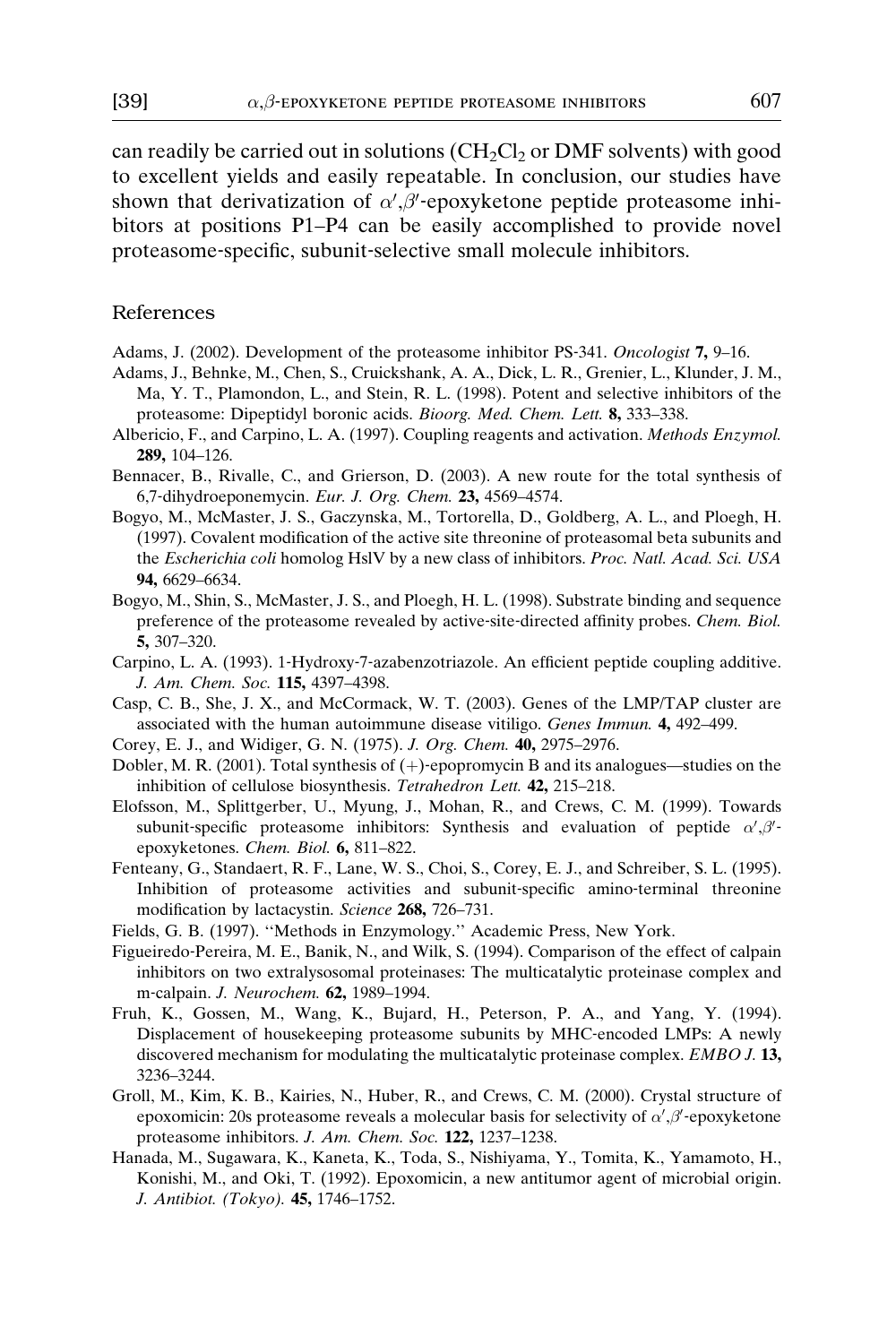- <span id="page-23-0"></span>Hoshi, H., Ohnuma, T., Aburaki, S., Konishi, M., and Oki, T. (1993). A total synthesis of 6,7‐ dihydroeponemycin and determination of stereochemistry of the epoxide ring. Tetrahedron Lett. 34, 1047–1050.
- Iqbal, M., Chatterjee, S., Kauer, J. C., Mallamo, J. P., Messina, P. A., Reiboldt, A., and Siman, R. (1996). Potent a‐ketocarbonyl and boronic ester derived inhibitors of proteasome. Bioorg. Med. Chem. Lett. 6, 287–290.
- Iwabuchi, Y., Sugihara, T., Esumi, T., and Hatakeyama, S. (2001). An enantio‐ and stereocontrolled route to epopromycin B via cinchona alkaloid‐catalyzed Baylis–Hillman reaction. Tetrahedron Lett. 42, 7867-7871.
- Kim, K. B., and Crews, C. M. (2003). Natural product and synthetic proteasome inhibitors. In ''Cancer Drug Discovery and Development: Proteasome Inhibitors in Cancer Therapy'' (J. Adams, ed.), pp. 47–63. Humana Press Inc., Totowa, NJ.
- Kim, K. B., Myung, J., Sin, N., and Crews, C. M. (1999). Proteasome inhibition by the natural products epoxomicin and dihydroeponemycin: Insights into specificity and potency. Bioorg. Med. Chem. Lett. 9, 3335–3340.
- Kisselev, A. F., and Goldberg, A. L. (2001). Proteasome inhibitors: From research tools to drug candidates. Chem. Biol. 8, 739–758.
- Kloetzel, P. M. (2001). Antigen processing by the proteasome. Nat. Rev. Mol. Cell Biol. 2, 179–187.
- Koguchi, Y., Kohno, J., Nishio, M., Takahashi, K., Okuda, T., Ohnuki, T., and Komatsubara, S. (2000a). TMC‐95A, B, C, and D, novel proteasome inhibitors produced by Apiospora montagnei Sacc. TC 1093. Taxonomy, production, isolation, and biological activities. J. Antibiot. (Tokyo) 53, 105–109.
- Koguchi, Y., Kohno, J., Suzuki, S., Nishio, M., Takahashi, K., Ohnuki, T., and Komatsubara, S. (1999). TMC‐86A, B and TMC‐96, new proteasome inhibitors from Streptomyces sp. TC 1084 and Saccharothrix sp. TC 1094. I. Taxonomy, fermentation, isolation, and biological activities. J. Antibiot. (Tokyo) 52, 1069–1076.
- Koguchi, Y., Kohno, J., Suzuki, S., Nishio, M., Takahashi, K., Ohnuki, T., and Komatsubara, S. (2000b). TMC‐86A, B and TMC‐96, new proteasome inhibitors from Streptomyces sp. TC 1084 and Saccharothrix sp. TC 1094. II. Physico-chemical properties and structure determination. *J. Antibiot (Tokyo)* 53, 63–65.
- Koguchi, Y., Nishio, M., Suzuki, S., Takahashi, K., Ohnuki, T., and Komatsubara, S. (2000c). TMC-89A and B, new proteasome inhibitors from Streptomyces sp. TC 1087. J. Antibiot. (Tokyo) 53, 967–972.
- Lloyd‐Williams, P., Albericio, F., and Giralt, E. (1997). ''Chemical Approaches to the Synthesis of Peptides and Proteins.'' CRC Press, Boca Raton, Florida.
- Meng, L., Kwok, B. H., Sin, N., and Crews, C. M. (1999a). Eponemycin exerts its antitumor effect through the inhibition of proteasome function. Cancer Res. 59, 2798–2801.
- Meng, L., Mohan, R., Kwok, B. H., Elofsson, M., Sin, N., and Crews, C. M. (1999b). Epoxomicin, a potent and selective proteasome inhibitor, exhibits in vivo antiinflammatory activity. Proc. Natl. Acad. Sci. USA 96, 10403-10408.
- Myung, J., Kim, K. B., and Crews, C. M. (2001a). The ubiquitin‐proteasome pathway and proteasome inhibitors. Med. Res. Rev. 21, 245–273.
- Myung, J., Kim, K. B., Lindsten, K., Dantuma, N. P., and Crews, C. M. (2001b). Lack of proteasome active site allostery as revealed by subunit-specific inhibitors. Mol. Cell. 7, 411–420.
- Nahm, S., and Weinreb, S. M. (1981). N-methoxy-N-methylamides as effective acylating agents. Tetrahedron Lett. 22, 3815–3818.
- Nam, S., Smith, D. M., and Dou, Q. P. (2001). Ester bond‐containing tea polyphenols potently inhibit proteasome activity in vitro and in vivo. J. Biol. Chem. 276, 13322–13330.